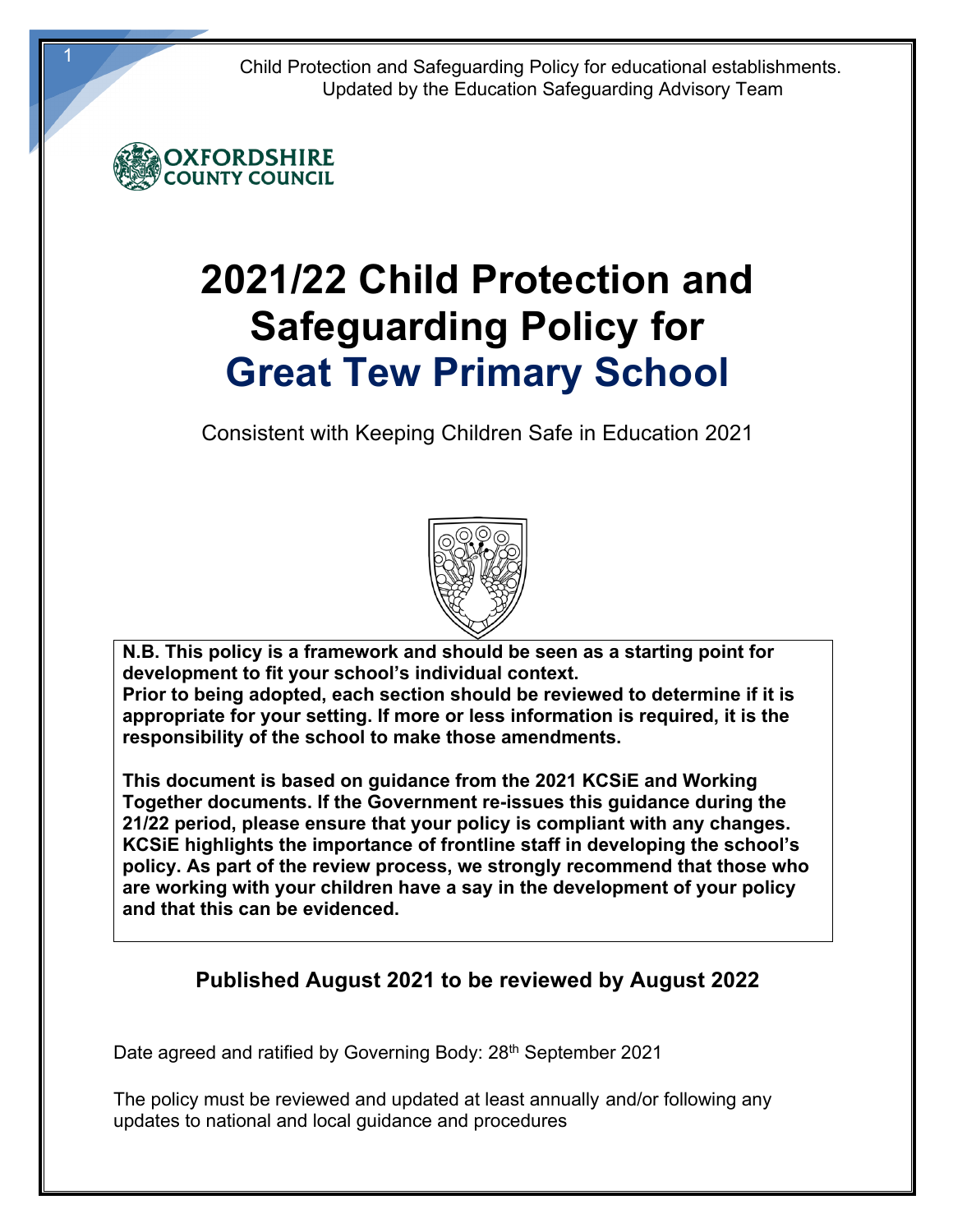| <b>Content</b>                          |                                             | Page           |
|-----------------------------------------|---------------------------------------------|----------------|
| Key personnel at our school             | Table of key contacts                       | 3              |
| Introduction                            |                                             | $\overline{4}$ |
| Policy statement                        |                                             | $\overline{4}$ |
| <b>Definitions</b>                      |                                             | 5              |
| Aims                                    |                                             | 6              |
| Principles and values                   |                                             | $\overline{6}$ |
| Leadership and management               |                                             | 6              |
| Record keeping                          |                                             | $\overline{7}$ |
| Confidentiality and information sharing |                                             | 7/8            |
| Training                                |                                             | 8              |
| Safeguarding children with Special      |                                             | 8/9            |
| <b>Education Needs and Disabilities</b> |                                             |                |
| Reporting and referring concerns        |                                             | 9/10/11        |
| Multi-agency working                    |                                             | 11             |
| Safer recruitment                       |                                             | 11             |
| Allegations                             |                                             | 11/12          |
| Whistleblowing                          |                                             | 12/13          |
| Preventing radicalisation               |                                             | 13/14          |
| Related safeguarding policies           |                                             | 14             |
| Policy review                           |                                             | 15<br>16       |
| Annex 1: Roles and responsibilities     | Staff responsibilities<br>Senior management | 16/17          |
|                                         | responsibilities                            |                |
|                                         | Governing body responsibilities             | 17/18          |
|                                         | <b>DSL</b> responsibilities                 | 18             |
| Annex 2: Dealing with disclosures       | Dealing with Disclosures                    | 19             |
|                                         | Guiding principles; seven R's               | 19/20          |
| Annex 3: Abuse and Neglect; definitions | Abuse and neglect                           | 21             |
| and indicators                          | Physical abuse                              | 21/22          |
|                                         | <b>Emotional abuse</b>                      | 22/23          |
|                                         | Sexual abuse                                | 23/24/25       |
|                                         | Neglect                                     | 25/26          |
| Annex 4: Peer on Peer Abuse             | Peer on Peer                                | 26             |
|                                         | Sexual violence and sexual                  | 27/28          |
|                                         | harassment between pupils                   |                |
|                                         |                                             |                |
| Annex 5: Online Safety                  | <b>Mental Health</b>                        | 28/29<br>29    |
| Annex 6: Safeguarding Issues            | Serious violence                            | 30             |
|                                         | Upskirting                                  | 30             |
|                                         | Honour based abuse, including               |                |
|                                         | forced marriage and FGM                     | 30/31          |
|                                         | Contextual safeguarding                     | 31             |
|                                         | <b>Children Missing Education</b>           | 31             |
|                                         | <b>Child Sexual Exploitation</b>            | 31/32          |
|                                         | <b>Child Criminal Exploitation</b>          | 31/32          |
|                                         | <b>County Lines</b>                         | 32/33          |
|                                         | Domestic Abuse                              | 33             |
|                                         | Cyber crime                                 | 33/34          |
|                                         | Homelessness                                | 34             |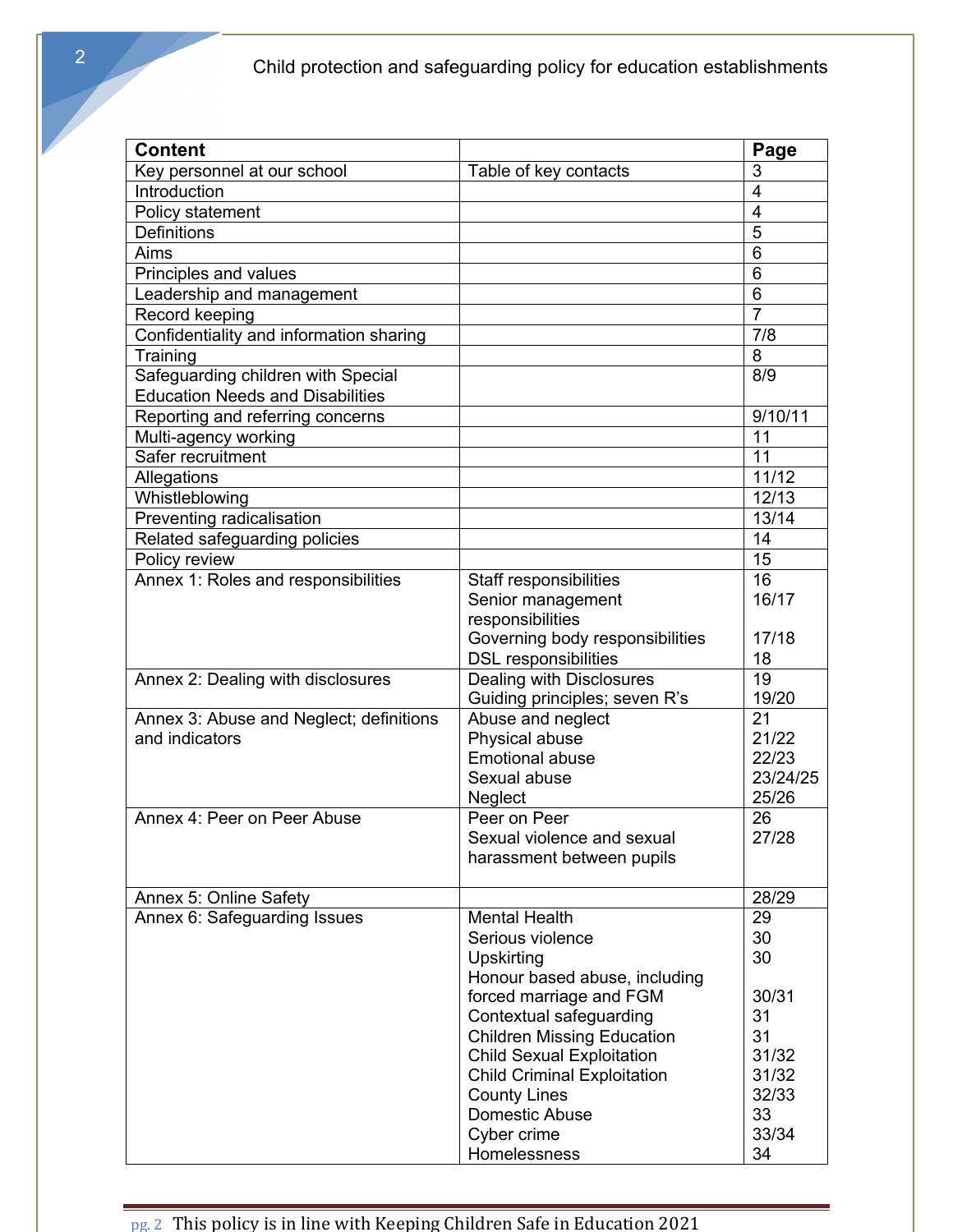Child protection and safeguarding policy for education establishments

| Annex 7: staff induction, awareness and<br>training |    |
|-----------------------------------------------------|----|
| Annex 8: Contacts and links                         | 35 |

| <b>Key Personnel</b>                                                                                               | Name (s)                                                                           | <b>Contact details</b>                                                   |
|--------------------------------------------------------------------------------------------------------------------|------------------------------------------------------------------------------------|--------------------------------------------------------------------------|
| Designated<br>Safeguarding<br>Lead (DSL)                                                                           | <b>Lucy Miles</b>                                                                  | Head.2104@great-tew.oxon.sch.uk                                          |
| Deputy DSL(s)                                                                                                      | Sarah Butler<br>Amanda Munson                                                      | sbutler.2104@great-tew.oxon.sch.uk<br>amunson.2104@great-tew.oxon.sch.uk |
| School's named<br>'Prevent' lead                                                                                   | <b>Lucy Miles</b>                                                                  | Head.2104@great-tew.oxon.sch.uk                                          |
| Nominated<br>Safeguarding<br>Governor                                                                              | Naomi Roberts                                                                      | vicechair.2104@great-tew.oxon.sch.uk                                     |
| Chair of<br>Governors                                                                                              | Jane Zibarras                                                                      | Chair.2104@great-tew.oxon.sch.uk                                         |
| Education<br>Safeguarding<br>Advisory Team /<br><b>Local Authority</b><br>Designated<br><b>Officers</b><br>(LADOs) | Donna Crozier<br>Sandra Barratt<br>Lorna Berry<br><b>Becky Langstone</b><br>(ESAT) | 01865 810603<br>Lado.safeguardingchildren@oxfordshire.gov.uk             |
| Locality<br>Community<br><b>Support Service</b><br>(LCSS) worker                                                   |                                                                                    |                                                                          |
| Multi Agency<br>Safeguarding<br>hub (MASH)                                                                         | Katrina Johnson                                                                    | 0345 050 7666                                                            |
| Out of hours<br><b>Emergency Duty</b><br>Team (EDT)                                                                |                                                                                    | 08450 507666                                                             |
| Police                                                                                                             |                                                                                    | 101 or in<br>emergencies 999                                             |

pg. 3 This policy is in line with Keeping Children Safe in Education 2021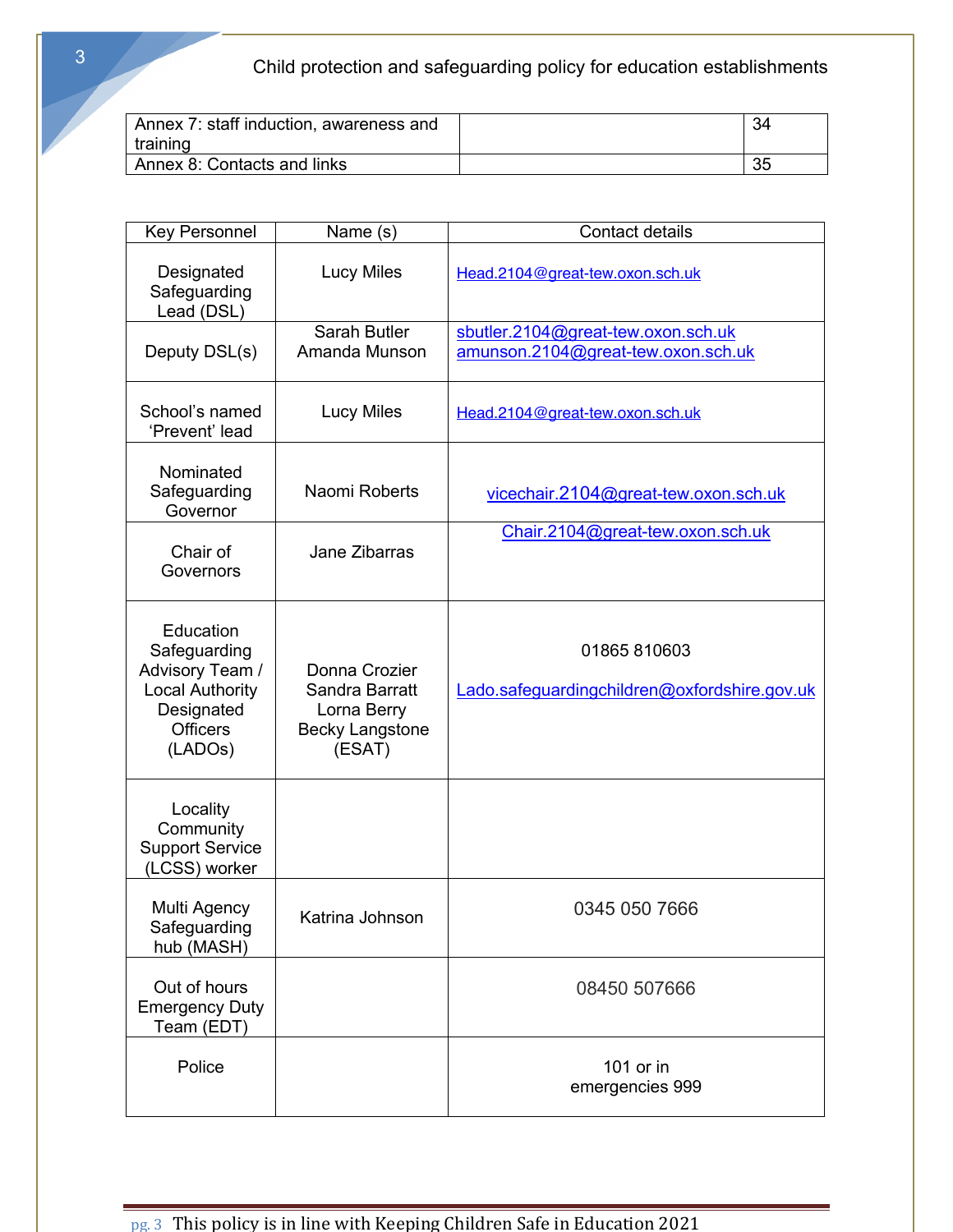Great Tew Primary School recognises its responsibility for safeguarding and child protection.

#### **1. Introduction**

This policy has been developed in accordance with the principles established by the Children Act 1989; and in line with the following:

- "Keeping Children Safe in Education" 2021"
- "Working Together to Safeguard Children 2018"
- Oxfordshire Safeguarding Children Board guidelines

At Great Tew Primary School our Governing Body/management committee/proprietor takes seriously its responsibility under Section 11 of the Children Act and duties under "Working Together to Safeguard Children 2018" to safeguard and promote the welfare of children; to work together with other agencies to ensure adequate arrangements exist within our setting to identify and support those children who are suffering harm or are likely to suffer harm.

We recognise that all our staff and governors have a full and active part to play in protecting our pupils from harm, and that the child's welfare is our paramount concern.

Our school should provide a safe, caring, positive and stimulating environment that promotes the social, physical and moral development of the individual child free from discrimination or bullying where children can learn and develop happily.

This policy applies to all our staff, governors and volunteers working in our school.

This policy has been written in line with Keeping Children Safe in Education 2021

This policy should be used in conjunction with KCSIE 2021.

All staff will sign to confirm they have read and understood this policy.

## **2. Policy Statement**

**3. Definitions**

We recognise our moral and statutory responsibility to safeguard and promote the welfare of all children.

We make every effort to provide a safe and welcoming environment underpinned by a culture of openness where both children and adults feel secure, able to talk and believe that they are being listened to.

We maintain an attitude of 'it could happen here' where safeguarding is concerned.

The purpose of this policy is to provide staff, volunteers and governors with the framework they need to keep children safe and secure in our school and to inform parents and guardians how we will safeguard their children whilst they are in our care.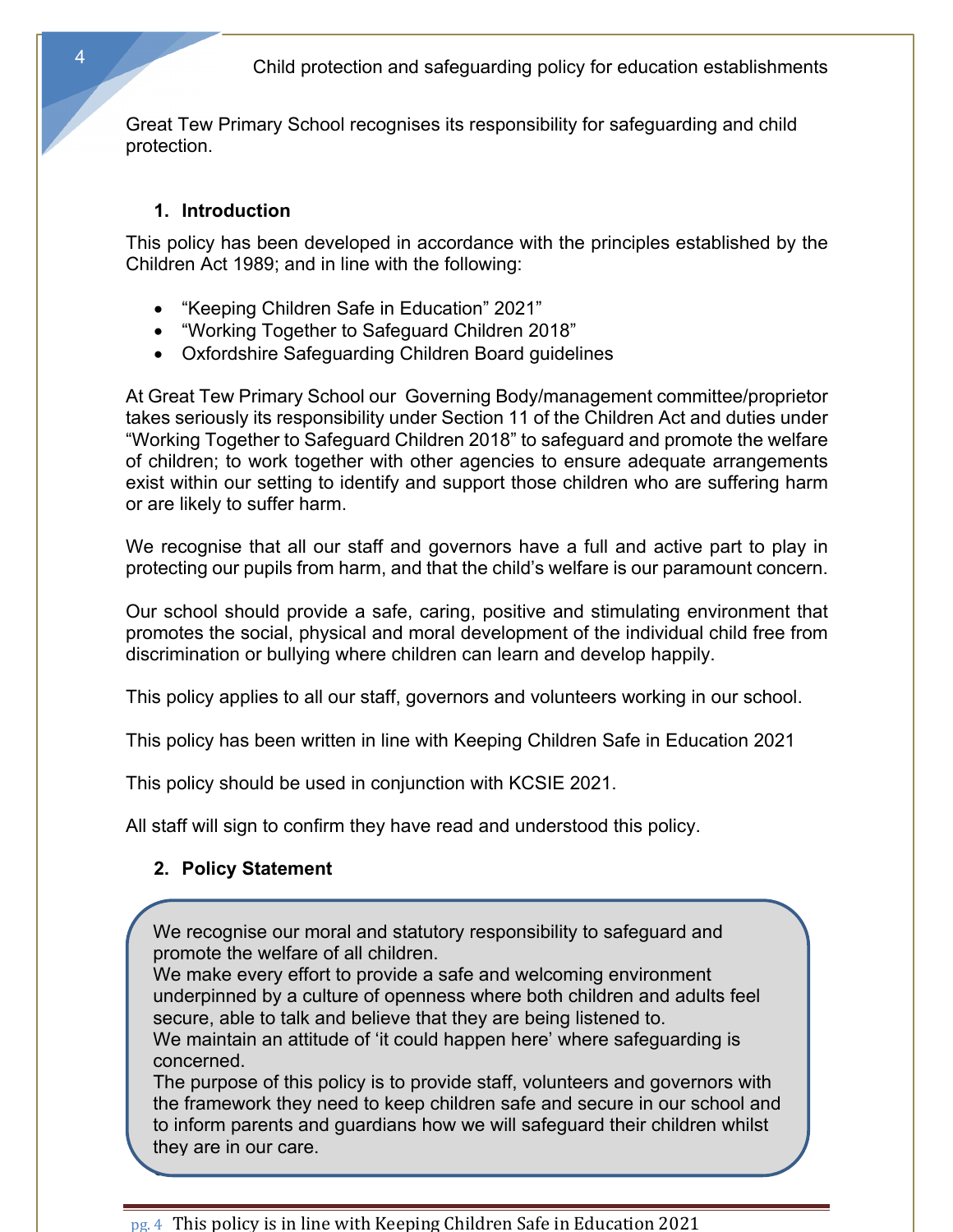*Safeguarding and promoting the welfare of children* is defined for the purposes of this guidance as:

- protecting children from maltreatment.
- preventing impairment of children's **mental and physical health** or development
- ensuring that children grow up in circumstances consistent with the provision of safe and effective care; and
- taking action to enable all children to have the best outcomes.

*Child protection* is an aspect of safeguarding but is focused on how we respond to children who have been significantly harmed or are at risk of significant harm.

The term *staff* applies to all those working for or on behalf of the school, full time or part time, in either a paid or voluntary capacity. This also includes parents and governors.

**Child** refers to all young people who have not yet reached their 18<sup>th</sup> birthday. On the whole, this will apply to all pupils of our school; however, the policy will extend to visiting children and students from other establishments.

*Parent* refers to birth parents and other adults in a parenting role for example, adoptive parents, step parents, guardians and foster carers.

*Abuse* could mean neglect, physical, emotional or sexual abuse or any combination of these. Parents, carers and other people can harm children either by direct acts and / or failure to provide proper care. Explanations of these are given within the procedure document.

**DSL** refers to Designated Safeguarding Lead.

**DDSL** refers to Deputy Designated Safeguarding Lead.

**OSCB** refers to Oxfordshire Children Safeguarding Board.

**LCSS** refers to Locality Community Support Service.

**MASH** refers to Multi Agency Safeguarding Hub.

**DO** refers to the Designated Officer, also referred to as Local Authority Designated Officer (LADO)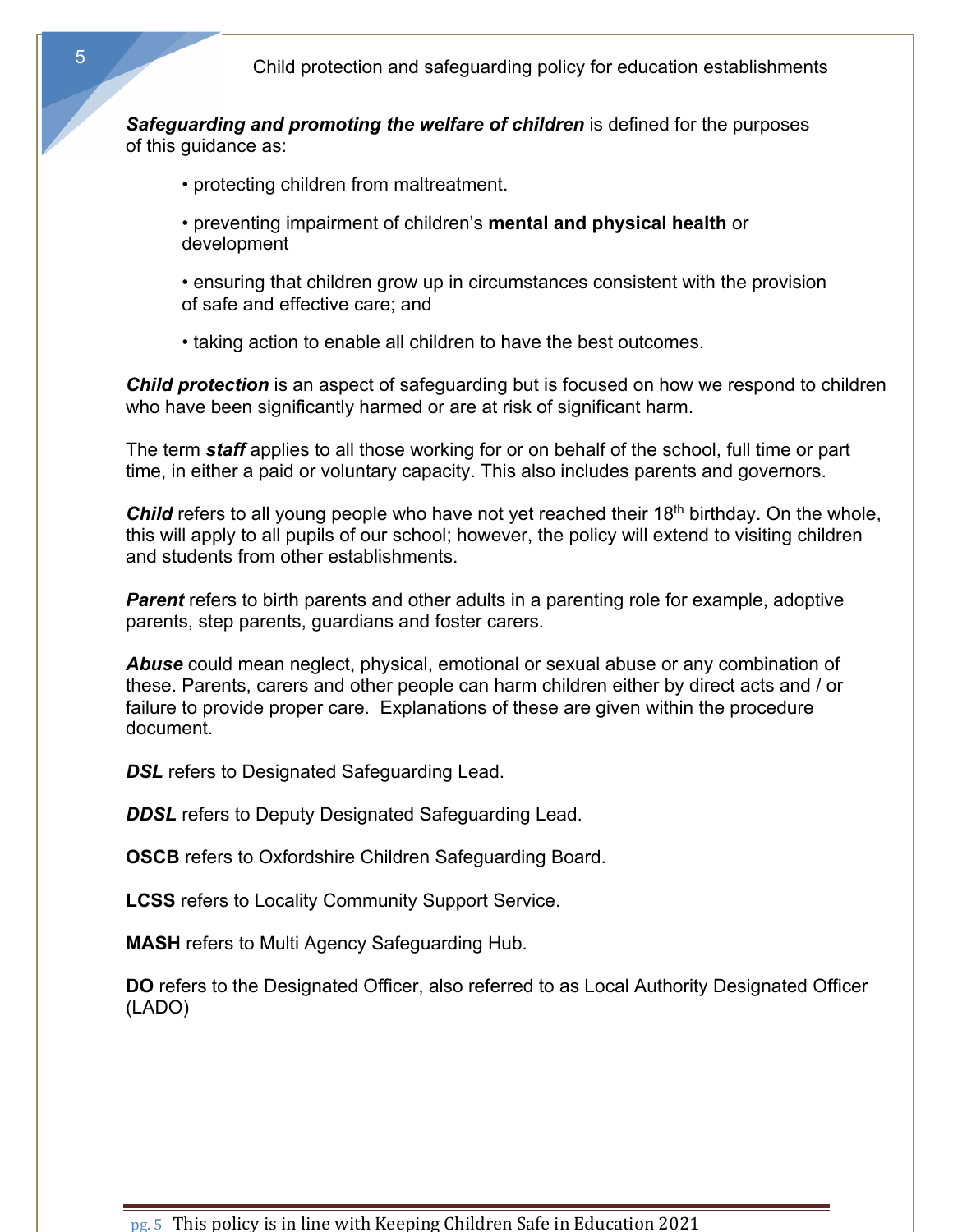#### **4. The aims of these procedures are:**

- To provide staff with the framework to promote and safeguard the wellbeing of children and in so doing ensure they meet their statutory responsibilities.
- To ensure consistent good practice across the school and ensure that safeguarding follows a whole school/college approach.

## **5. Principles and Values**

Children have a right to feel secure and cannot learn effectively unless they do so.

All children have a right to be protected from harm.

All staff have a key role in prevention of harm and an equal responsibility to act on any suspicion or disclosure that may indicate a child is at risk of harm, either in the school or in the community, taking into account *contextual safeguarding*, (Annex 6) in accordance with the guidance.

We acknowledge that working in partnership with other agencies protects children and reduces risk and so we will engage in partnership working throughout the child protection process to safeguard children.

Whilst the school will work openly with parents as far as possible, it reserves the right to contact Children's Social Care or the police, without notifying parents if this is believed to be in the child's best interests.

We will always act in the best interests of the child and ensure that our decisions around safeguarding take a child-centred and coordinated approach.

## **6. Leadership and Management**

We recognise that staff anxiety around child protection can compromise good practice and so have established clear lines of accountability, training and advice to support the process and individual staff.

In this school, any individual can contact the Designated Safeguarding Lead (DSL) or the Deputy (DDSL) if they have concerns about a young person.

Our Headteacher takes overall responsibility for safeguarding, ensuring the *DSL team are fulfilling their role.*

There is a nominated safeguarding governor, *Naomi Roberts* who will take leadership responsibility for safeguarding. The Chair of Governors, *Jane Zibarras,* will receive reports of allegations against the headteacher and act on the behalf of the governing body.

As an employer we follow safer recruitment guidance as set out in KCSIE 2021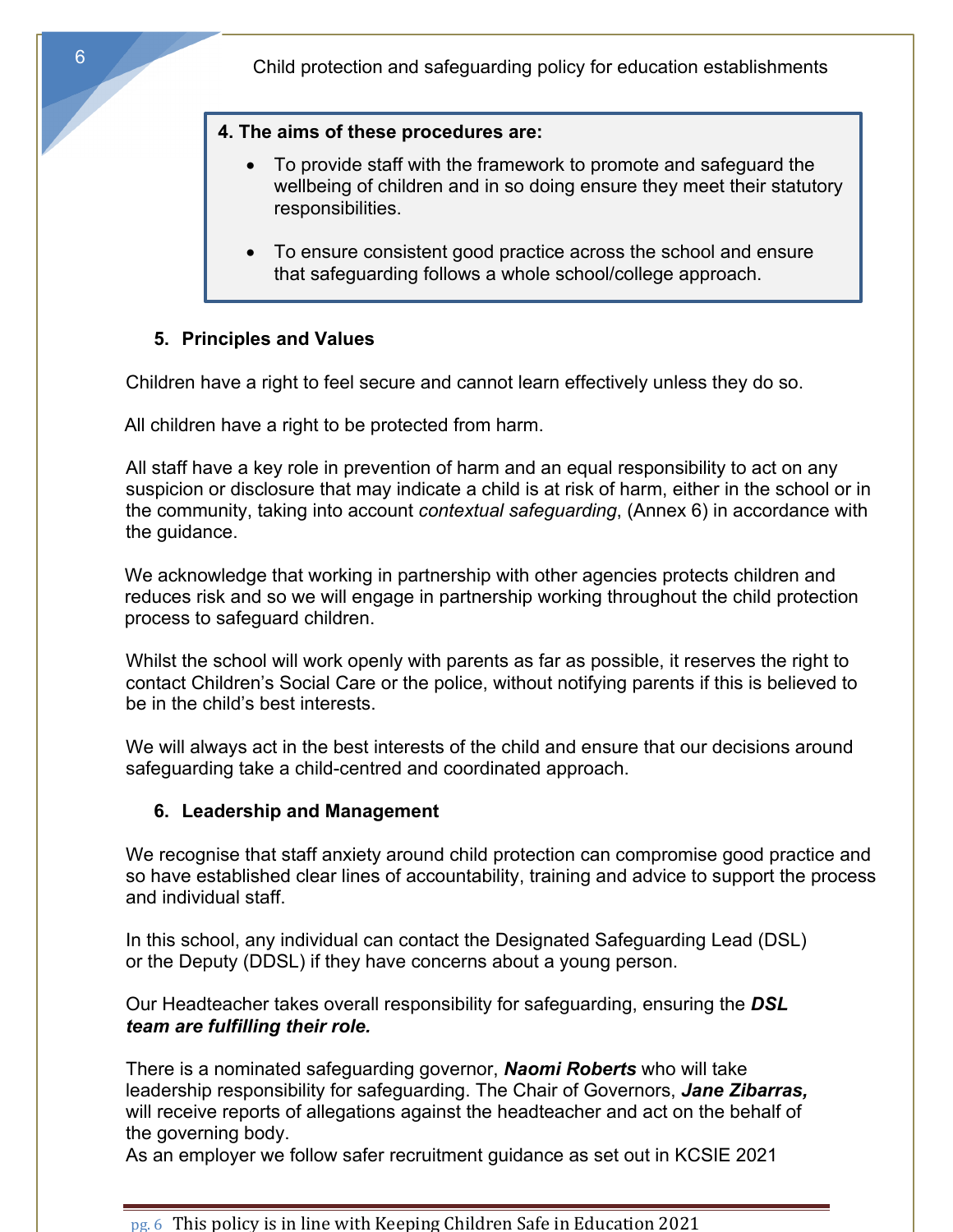Child protection and safeguarding policy for education establishments

#### **7. Record Keeping**

- Staff will record any welfare concerns that they have about a pupil on the **Record of Concern Form** and pass them without delay to the DSL. Records will be completed as soon as possible after the incident/event, using the child's words and facts and will be signed and dated by the member of staff.
- All safeguarding concerns, discussions and decisions (and justifications for those decisions) will be recorded in writing. If members of staff are in any doubt about recording requirements, they should discuss their concerns with the DSL.
- **Record of Concern forms are kept securely in the Headteacher's office and logged on an electronic recording system.**
- Safeguarding records are kept for individual children and are maintained separately from all other records relating to the child in the school. Safeguarding records are kept in accordance with General Data Protection Regulations (GDPR) and our own school GDPR policy and are retained centrally and securely by the DSL. Safeguarding records are shared with staff on a 'need to know' basis only.
- All safeguarding records will be transferred in accordance with GDPR to the child's subsequent school/setting, under confidential and separate cover. These will be given to the new DSL and a receipt of delivery will be obtained.
- Our record keeping procedures are in line with the KCSiE guidance.
- The Headteacher will be kept informed of any significant issues by the DSL, if they are not the DSL.

#### **8. Confidentiality and Information Sharing**

- *Great Tew Primary School* recognises that all matters relating to child protection are confidential. The Headteacher or DSL will only disclose information about a pupil to other members of staff on a 'need to know' basis.
- All members of staff must be aware that whilst they have duties to keep any information confidential, they also have a professional responsibility to share information with other agencies to safeguard children.
- All staff must be aware that they cannot promise a child they will keep secrets which might compromise the child's safety or wellbeing.
- There is a lawful basis for child protection concerns to be shared with agencies who have a statutory duty for child protection.
- Governing bodies and proprietors should ensure relevant staff have due regard to the relevant data protection principles, which allow them to share (and withhold)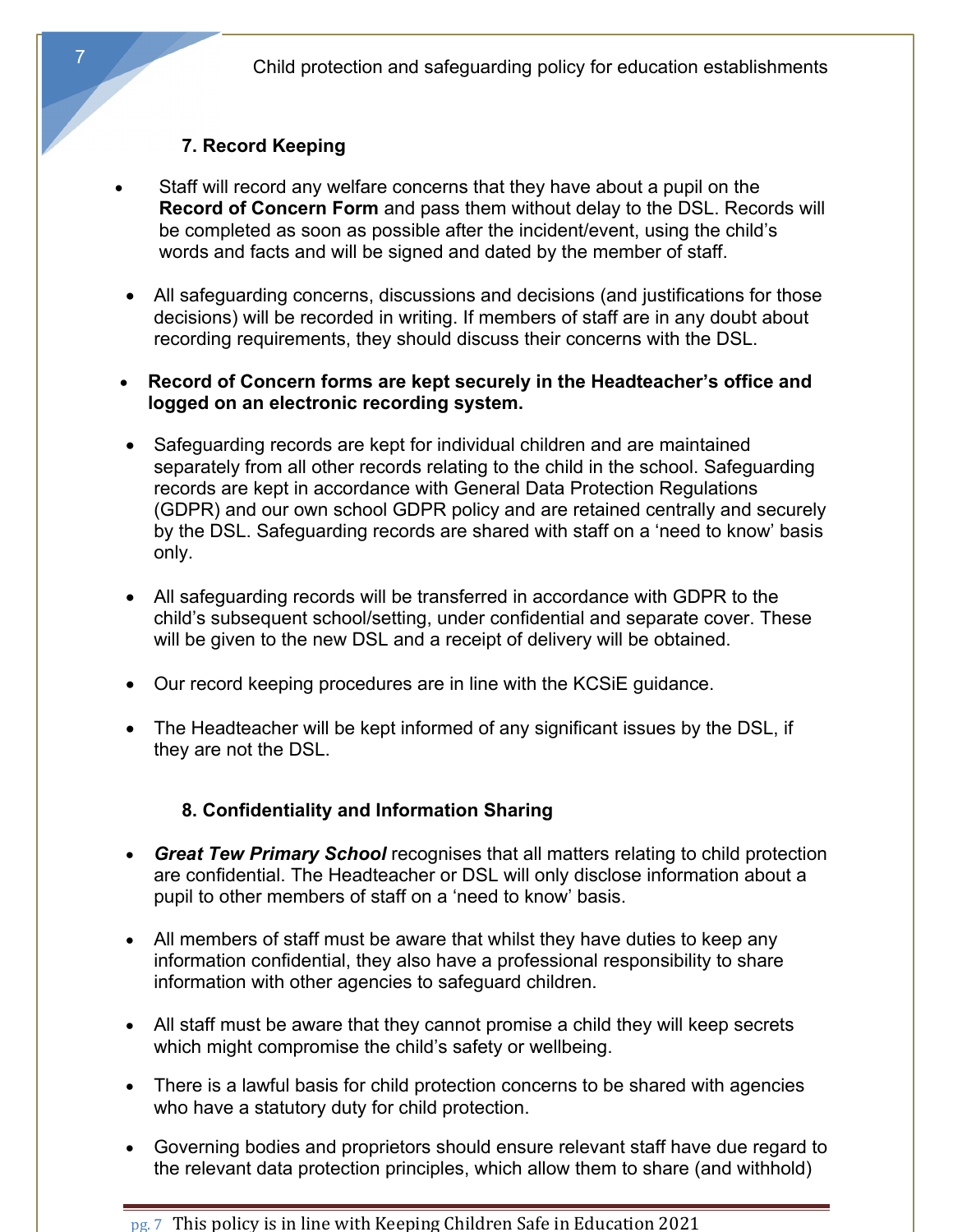Child protection and safeguarding policy for education establishments

personal information, as provided for in the Data Protection Act 2018 and the GDPR.

- DfE Guidance on Information Sharing (July 2018) provides further detail. https://www.gov.uk/government/publications/safeguarding-practitionersinformation-sharing-advice
- OSCB provides advice on the Seven Golden Rules of Information Sharing https://www.oscb.org.uk/wp-content/uploads/2019/07/The-Seven-Golden-Rulesfor-Info-Sharing.pdf
- Guidance to support schools with Data protection activity, including compliance with GDPR Data Protection Tool Kit

## **9. Training**

All staff in our school are expected to be aware of the signs and symptoms of abuse and must be able to respond appropriately.

Our DSL undergoes training to provide them with the knowledge and skills required to carry out their role. Our DSL and any members of our DSL team undergo their DSL training every 2 years through the OSCB to enable them to fulfil their role.

Training is provided for all staff to a generalist level every *3 years, regular updates around safeguarding are shared with staff regularly.*

Separate training is provided to all new staff on appointment as part of their induction process which would also include Online Safety.

Any update in national or local guidance will be shared with all staff in briefings and then captured in the next whole school training. This policy will be updated during the year to reflect any changes brought about by new guidance.

#### **10. Safeguarding Children with Special Educational Needs and Disabilities**

*Great Tew Primary School* acknowledges that children with special educational needs (SEN) and disabilities can face additional safeguarding challenges as they may have an impaired capacity to resist or avoid abuse.

*Great Tew Primary School* will ensure that children with SEN and disabilities, specifically those with communication difficulties, will be supported to ensure that their voice is heard and acted upon.

Members of staff are encouraged to be aware that children with SEN and disabilities can be disproportionally impacted by safeguarding concerns such as bullying. All members of staff will be encouraged to appropriately explore possible indicators of abuse such as behaviour/mood change or injuries and not to assume that they are related to the child's disability and be aware that children with SEN and disabilities may not always outwardly display indicators of abuse.

#### $pg. 8$  This policy is in line with Keeping Children Safe in Education 2021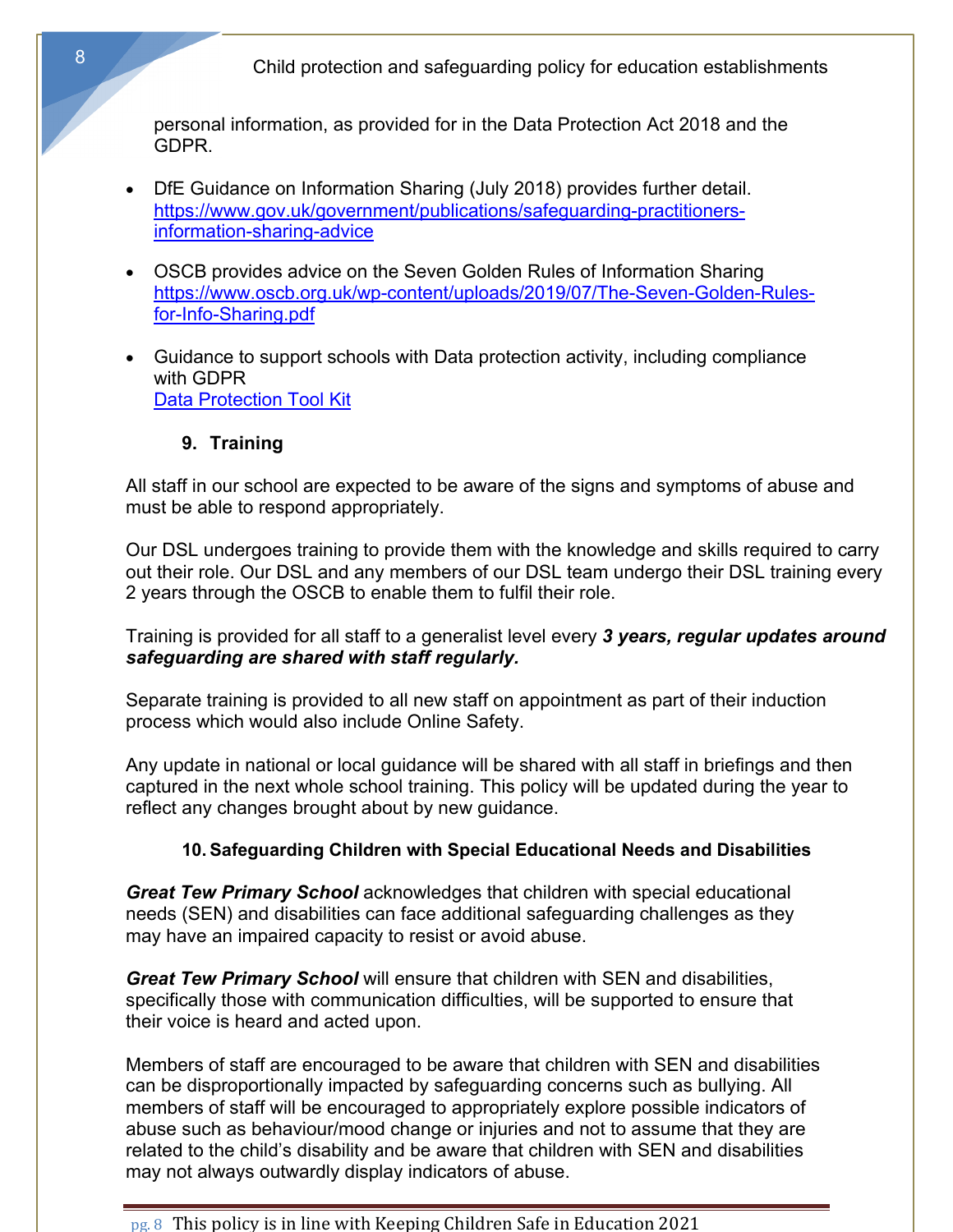## **11.Reporting and referring concerns**

KCSIE 2021 states: "No single practitioner can have a full picture of a child's needs and circumstances. If children and families are to receive the right help at the right time, **everyone** who comes into contact with them has a role to play in identifying concerns, sharing information and taking prompt action.

In our school we recognise the importance of sharing information and reporting concerns to help ensure children are protected.

The following procedures apply to all staff working in the school and will be covered by training to enable staff to understand their role and responsibility.

The aim of our procedures is to provide a robust framework which enables staff to take appropriate action when they are concerned that a child is being harmed or is at risk of harm.

The prime concern at all stages must be the interests and safety of the child. Where there is a conflict of interest between the child and an adult, the interests of the child must be paramount.

All staff are aware that very young children with those with disabilities, special needs or with language delay may be more likely to communicate concerns with behaviours rather than words. Additionally, staff will question the cause of knocks and bumps in children who have limited mobility which will include children visiting the site as well as those who are pupils.

**If a member of staff suspects abuse, spots signs or indicators of abuse, mental health concerns or they have a disclosure of abuse made to them they must:**

- 1. **Make an initial, paper based, record of the information**
- 2. Report it to the DSL immediately.
- 3. The DSL will consider if there is a requirement for immediate medical intervention, however urgent medical attention should not be delayed if the DSL is not immediately available.
- 4. Make an accurate factual record as soon as possible and within 24 hours of the occurrence, of all that has happened, including details of:
	- Dates and times of their observations
	- Dates and times of any discussions in which they were involved
	- Any injuries
	- Explanations given by the child / adult
	- What action was taken
	- Any actual words or phrases used by the child
	- Any questions the staff member asked (remembering not to ask any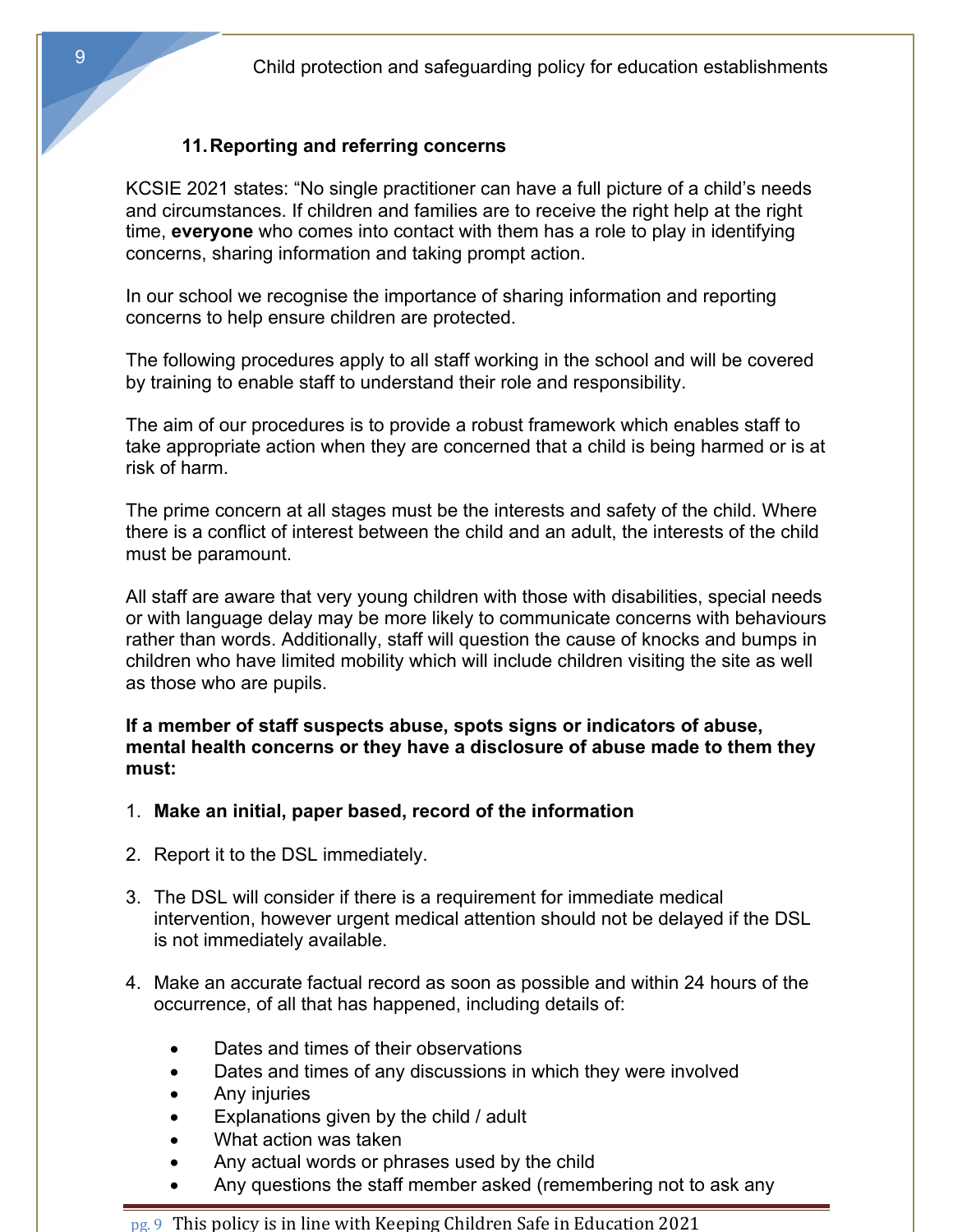Child protection and safeguarding policy for education establishments

leading questions)

#### *The records must be signed and dated by the author (or equivalent on electronic based records).*

5. In the absence of the DSL or their Deputy, be prepared to refer directly to Children's Social Care (and the police if appropriate), if there is the potential for immediate significant harm or to carry out a no names consultation with LCSS, if appropriate.

#### **Following a report of concerns, the DSL must:**

- 1. Decide whether there are sufficient grounds for suspecting significant harm, in which case a referral must be made to Children's Social Care and the police if it is appropriate. The rationale for this decision should be recorded by the DSL.
- 2. Normally the school should try to discuss any concerns about a child's welfare with the family and where possible, seek their agreement before making a referral to Children's Social Care. However, in accordance with DfE guidance, this should only be done when it will not place the child at increased risk or could impact a police investigation. Where there are doubts or reservations about involving the child's family, the DSL should clarify with Children's Social Care or the police whether the parents should be told about the referral and, if so, when and by whom. This is important in cases where the police may need to conduct a criminal investigation. The child's views should also be taken into account.
- 3. If there are grounds to suspect a child is suffering, or is likely to suffer, significant harm the DSL (or Deputy) must contact Children's Social Care via MASH, sharing:
	- i. the known facts
	- ii. any suspicions or allegations
	- iii. whether or not there has been any contact with the child's family.

The MASH can be contacted by phone on **0345 050 7666.**

- 4. If a child is in immediate danger and urgent protective action is required, the police must be called. The DSL/DDSL must then notify Children's Social Care of the occurrence and what action has been taken.
- 5. When a pupil needs *urgent* medical attention and there is suspicion of parental abuse causing the medical need, the DSL or their Deputy should seek immediate advice from the MASH about informing the parents, remembering that parents should normally be informed if a child requires urgent hospital attention. However, as in all cases, if it is felt this could put the child more at risk then all action should be taken in the best interests of the child.
- 6. If there is not considered to be a risk of significant harm, the DSL/DDSL will either actively monitor the situation, consider the Early Help process or contact the LCSS for a no names consultation.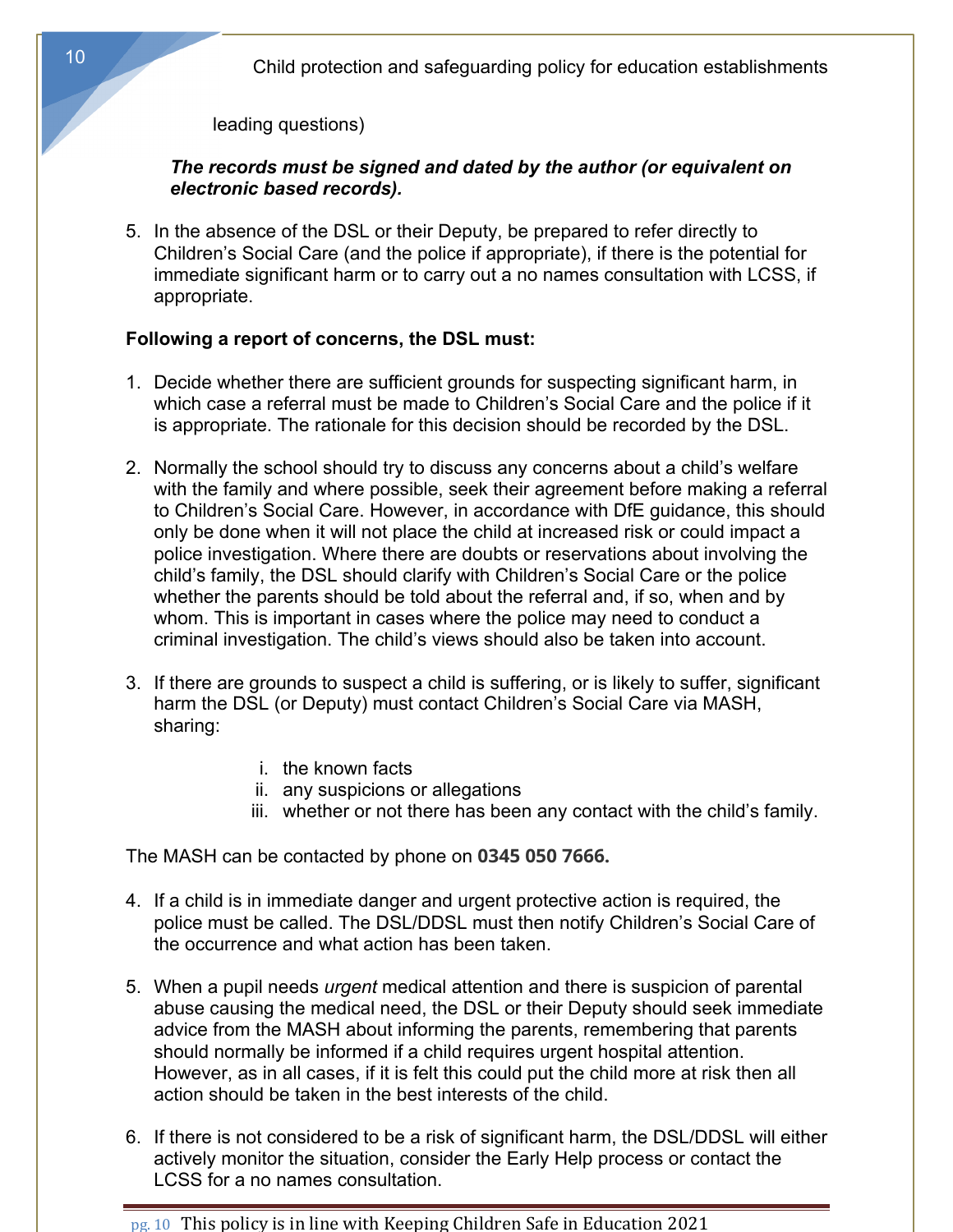## **All contact details are in ANNEX 8.**

## **12.Multi-agency Working**

*Great Tew Primary School* recognises and is committed to its responsibility to work with other professionals and agencies in line with statutory guidance.

Schools are not the investigating agency when there are child protection concerns. We will, however, contribute to the investigation and assessment processes as required. *Great Tew Primary School* recognises the importance of multi-agency working and will support attendance at relevant safeguarding meetings, including Child Protection Conferences, Core Groups, Strategy Meetings, Child in Need meetings or other early help multi-agency meetings.

The School Leadership Team and DSL/DDSL will work to establish strong and cooperative relationships with relevant professionals in other agencies.

## **13.Safer Recruitment**

- *Great Tew Primary School* is committed to ensuring the development of a safe culture and that all steps are taken to recruit staff and volunteers who are safe to work with our pupils and staff.
- The Governing Body and Leadership Team are responsible for ensuring that the school follows safe recruitment processes outlined within guidance.
- *Great Tew Primary School* is responsible for ensuring that the school maintains an accurate Single Central Record (SCR) in line with statutory guidance.
- The Governing Body will ensure that at least one of the people who conducts a recruitment interview has completed safer recruitment training.
- We are also committed to supporting the statutory guidance from the Department for Education on the application of the Childcare (Disqualification) Regulations 2009 and related obligations under the Childcare Act 2006 in schools.
- We advise all staff to disclose any reason that may affect their suitability to work with children that could be a transferable risk to their role.

## **14.Allegations against staff or volunteers**

This procedure should be used in all cases in which it is alleged a member of staff or volunteer in a school, or another adult who works with children has:

- **behaved in a way that has harmed a child, or may have harmed a child;**
- **possibly committed a criminal offence against or related to a child; or**
- **behaved towards a child or children in a way that indicates he or she would pose a risk of harm to children.**

pg. 11 This policy is in line with Keeping Children Safe in Education 2021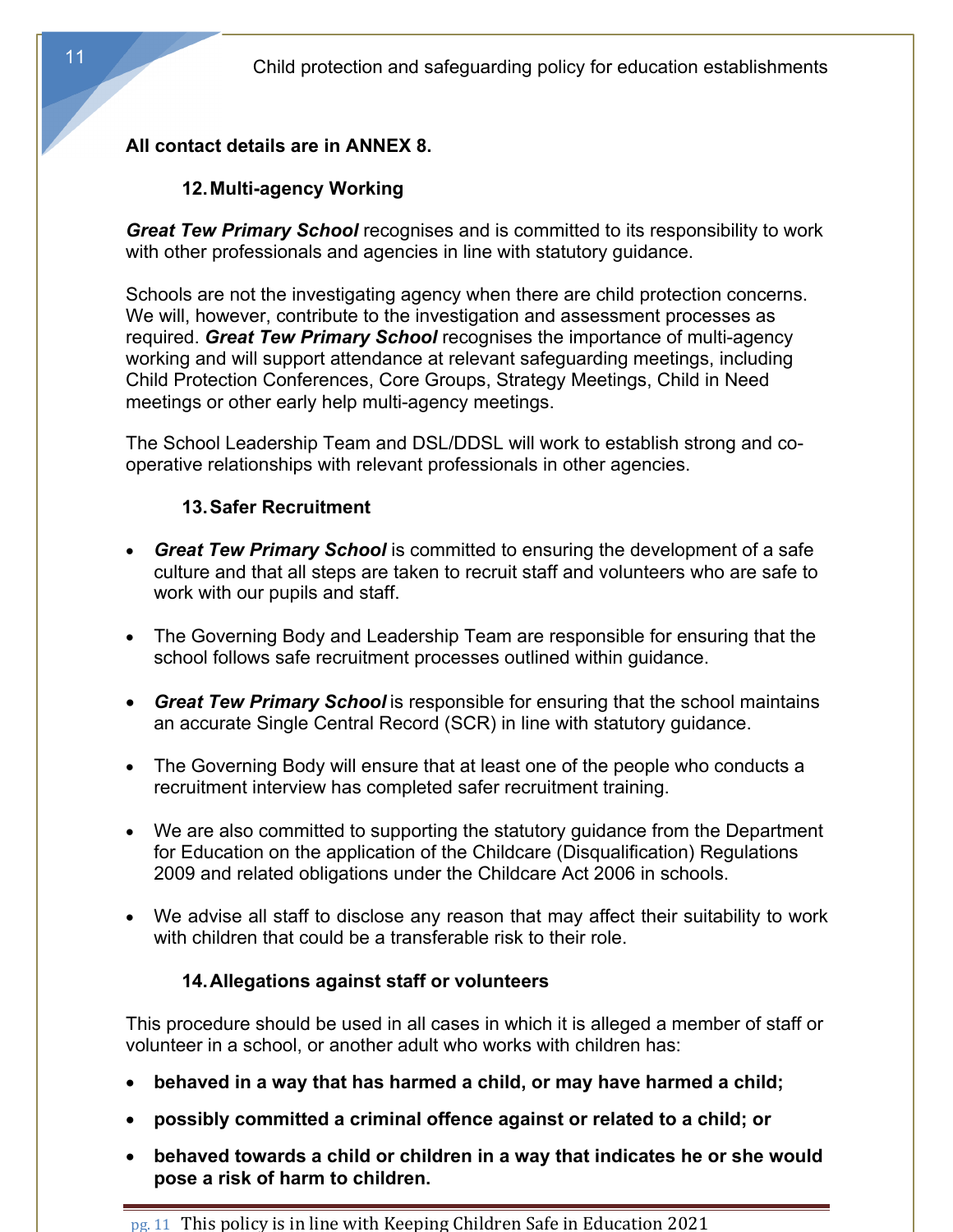#### • **Behaved or may have behaved in a way that indicates they may not be suitable to work with children**

In dealing with allegations or concerns against an adult, staff must:

- Report any concerns about the conduct of any member of staff or volunteer to the headteacher as soon as possible.
- If an allegation is made against the headteacher, the concerns need to be raised with the Chair of Governor as soon as possible. If the Chair of Governors is not available, then the Designated Officer team for Oxfordshire should be contacted directly.
- Whilst schools and colleges are not the employer of supply staff, they should ensure allegations are dealt with properly. In no circumstances should a school or college decide to cease to use a supply staff due to safeguarding concerns, without finding out the facts and liaising with the local authority designated officer team (LADO) to determine a suitable outcome. Further information can be found in KCSiE 2021
- There may be situations when the headteacher or Chair of Governors will want to involve the police immediately, for example, if the person is deemed to be an immediate risk to children or there is evidence of a possible criminal offence.
- Once an allegation has been received by the headteacher or Chair of Governors, they will contact the LADO team on 01865 810603 or lado.safeguardingchildren@oxfordshire.gov.uk as soon as possible and before carrying out any investigation into the allegation other than preliminary enquiries.

In liaison with the LADO team, the school will determine how to proceed and if necessary, a referral will be made to the MASH and/or the police.

The LADO team in Oxfordshire is currently staffed by Donna Crozier, Sandra Barratt and Lorna Berry.

The team will assess the information provided and advise on next steps, in line with KCSIE 2021 part 4, and Oxfordshire County Council's Designated Officers' local procedures.

## **15.Whistleblowing in a Safeguarding Context**

While the school has a separate whistleblowing policy, this is a summary that outlines the process when there is a concern that safeguarding issues have not been reported or followed correctly.

This does not replace the whistleblowing policy and should be read in conjunction with the school policy.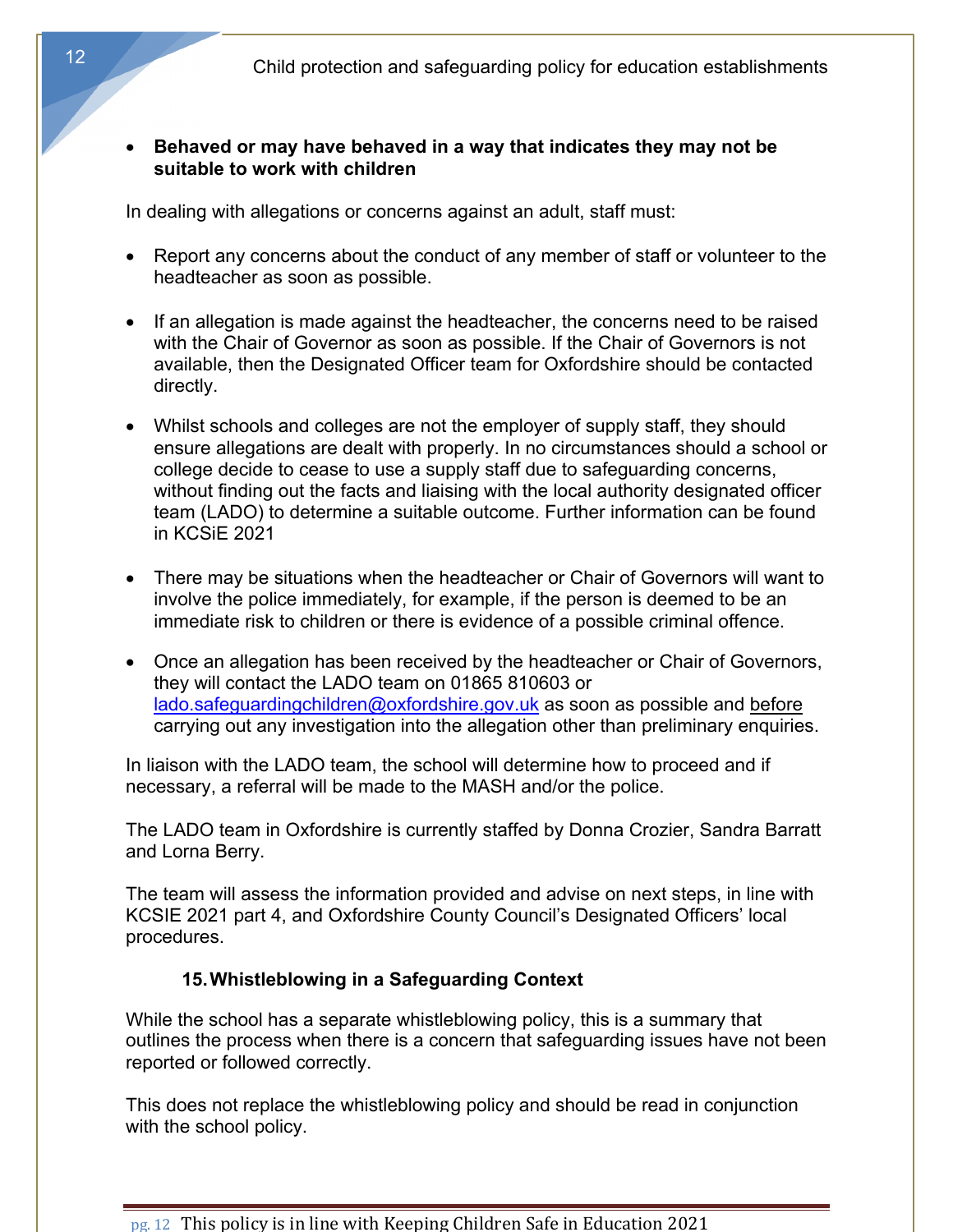**Whistleblowing** is a term that is used when staff want to report a concern within their organisation that involves their manager or a person senior to them in the organisation which may prevent them from following the normal reporting systems.

There are a limited number of areas that can be called Whistleblowing, and the policy protects staff from being punished for raising concerns.

Within *Great Tew Primary School*, the headteacher, *Lucy Miles*, is the senior manager and responsible for all staff. If you are concerned that any member of staff within the school is not following safeguarding processes or behaving in a way that is placing children at risk, you should, in the first place, make the headteacher aware.

#### **If your concern is about the headteacher, you should raise this with Jane Zibarras our Chair of Governors by emailing chair.2104@greattew.oxon.sch.uk**

If you would prefer to raise your concerns outside of the school, then you are able to contact the NSPCC whistleblowing line on 0800 028 0285 or email help@nspcc.org.uk for national organisations or make contact with Oxfordshire County Council.

If you believe that a member of the school staff is harming a child (an allegation) and this has been reported to the headteacher and no / insufficient action has been taken, or the member of staff you have concerns about is the headteacher, then you are able to contact the Designated Officers team (LADO) on 01865 810603 or email lado.safeguardingchildren@oxfordshire.gov.uk

If you believe that a child is being abused by individuals outside the school, you can make a referral to Children's Social Care by calling the MASH on: **0345 050 7666** (office hours) or **08450 507666** (outside of office hours).

Further guidance for staff can be accessed through:

https://www.gov.uk/government/publications/what-to-do-if-youre-worried-a-child-isbeing-abused--2 and through the NSPCC website https://www.nspcc.org.uk/what-ischild-abuse/types-of-abuse/

#### **16.Preventing radicalisation**

All of our staff will undergo online Prevent Awareness training to support them in identifying radicalisation and in understanding what steps they need to take to protect the children and families in our school.

This offers an introduction to the Prevent duty and explains how it aims to safeguard vulnerable people from being radicalised, supporting terrorism or becoming terrorists themselves.

http://www.elearning.prevent.homeoffice.gov.uk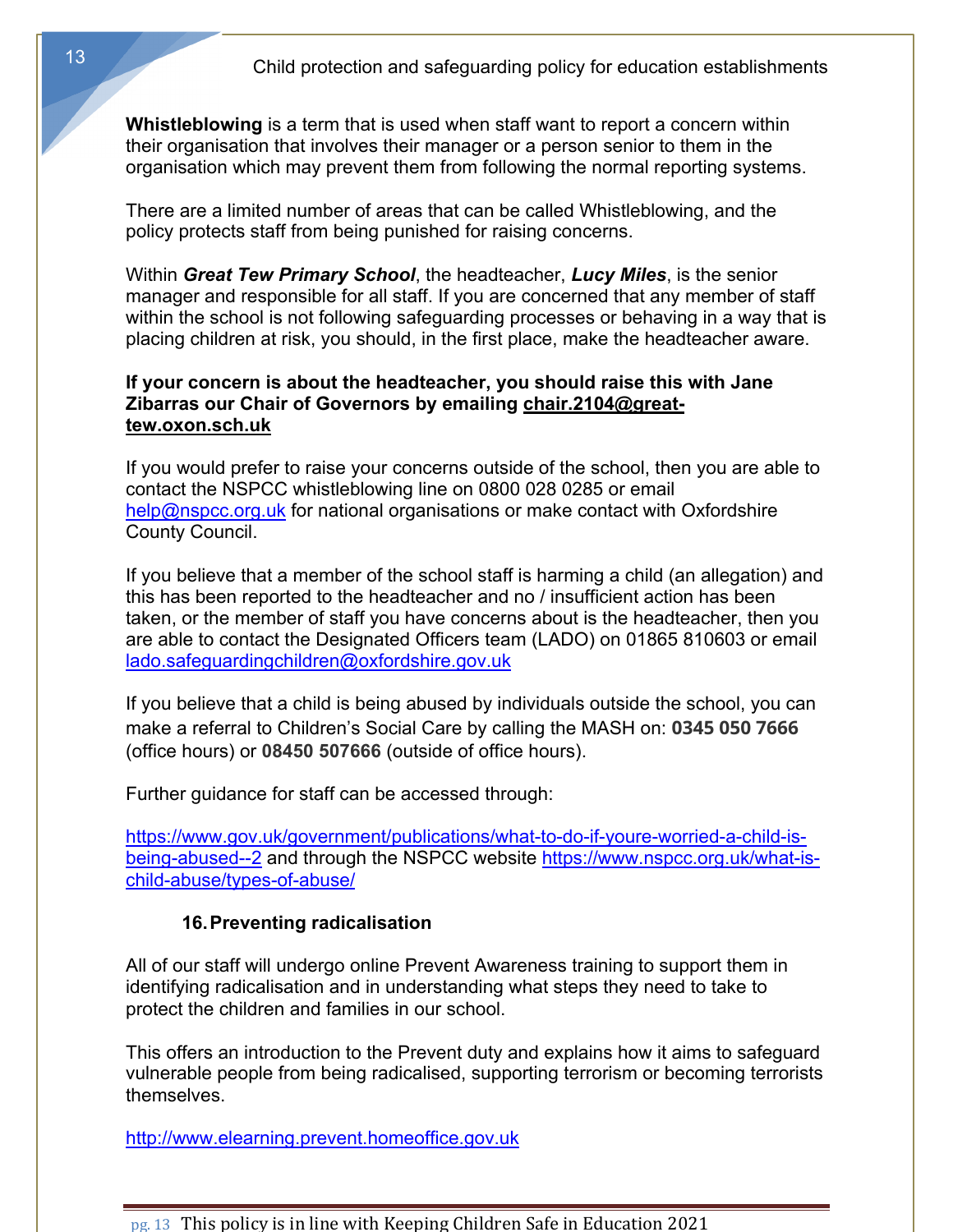## **Prevent Referrals**

This package builds on the Prevent awareness eLearning training. It is designed to make sure that when we share a concern that a vulnerable individual may be being radicalised, that the referral is robust, informed and with good intention, and that the response to that concern is considered, and proportionate.

https://www.elearning.prevent.homeoffice.gov.uk/preventreferrals

## **Channel Awareness**

This training package is for anyone who may be asked to contribute to, sit on, or even run a Channel Panel. It is aimed at all levels, from a professional asked to input and attend for the first time, to a member of staff new to their role and organising a panel meeting.

https://www.elearning.prevent.homeoffice.gov.uk/channelawareness

link to OSCB guidance on PREVENT https://www.oscb.org.uk/safeguardingthemes/prevent/

# **17.Related Safeguarding Policies**

**This policy should be read in conjunction with the policies as listed below:** 

- **Behaviour Policy – including Anti-Bullying** 
	- **Online Safety Policy**
	- **Social Media Policy**
	- **Data Protection Policy**
	- **Mobile Device Policy**
	- **Sex & Relationship Education Policy**
	- **Health and Safety Policy (including First Aid)**
	- **Attendance Policy**
	- **Risk Assessments (e.g. school trips, use of technology)**
- **Supporting Children With Medical Needs**
- **Staff Code of Conduct**
- **Safer Recruitment Policy**
- **Whistleblowing Policy**
- **Missing Child Policy**

## **18.Policy review**

As a school, we review this policy at least annually in line with DfE, OSCB and OCC requirements and other relevant statutory guidance.

# **Date approved by governing body: September 2021**

 $pg. 14$  This policy is in line with Keeping Children Safe in Education 2021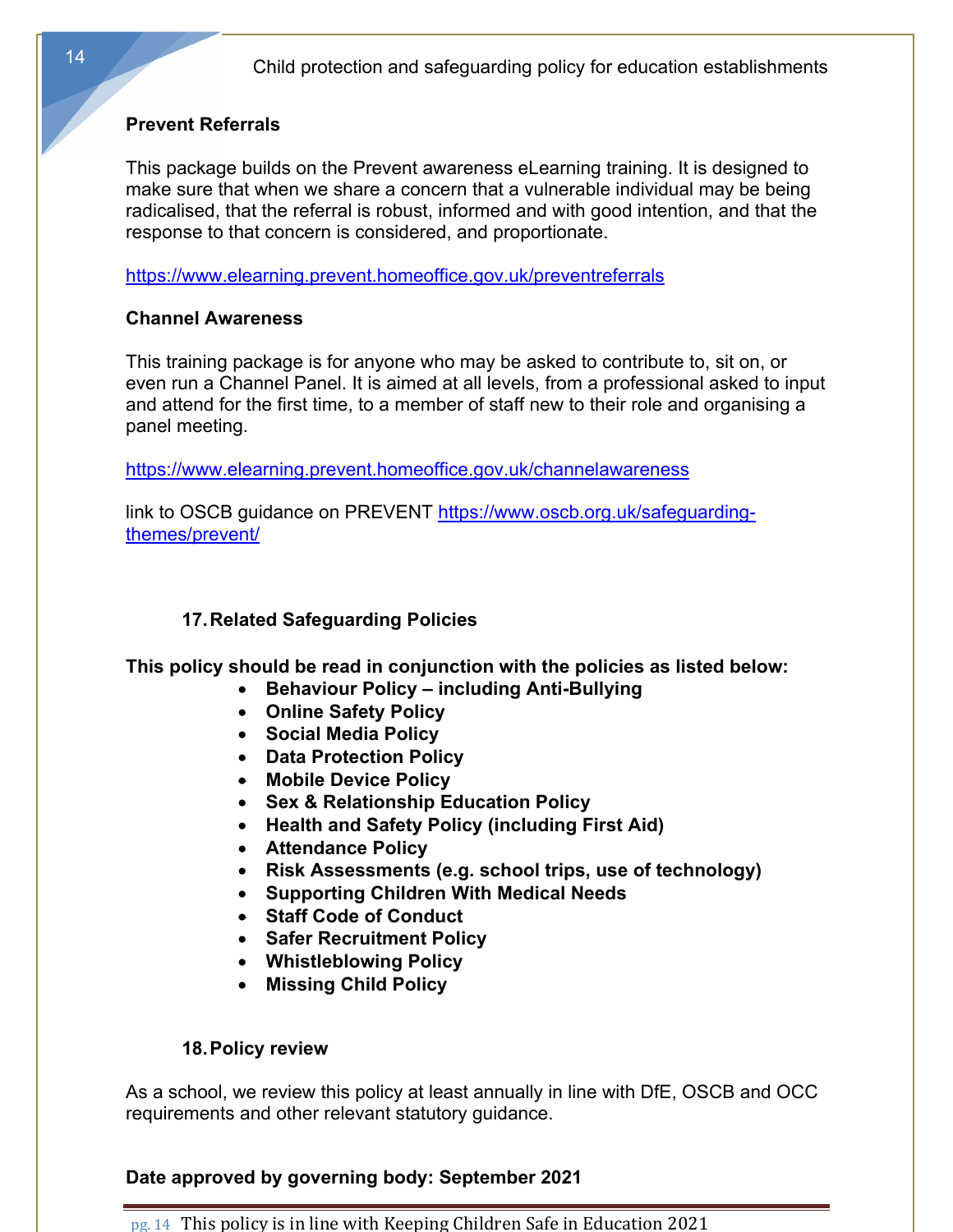**Date reviewed by governing body: September 2022**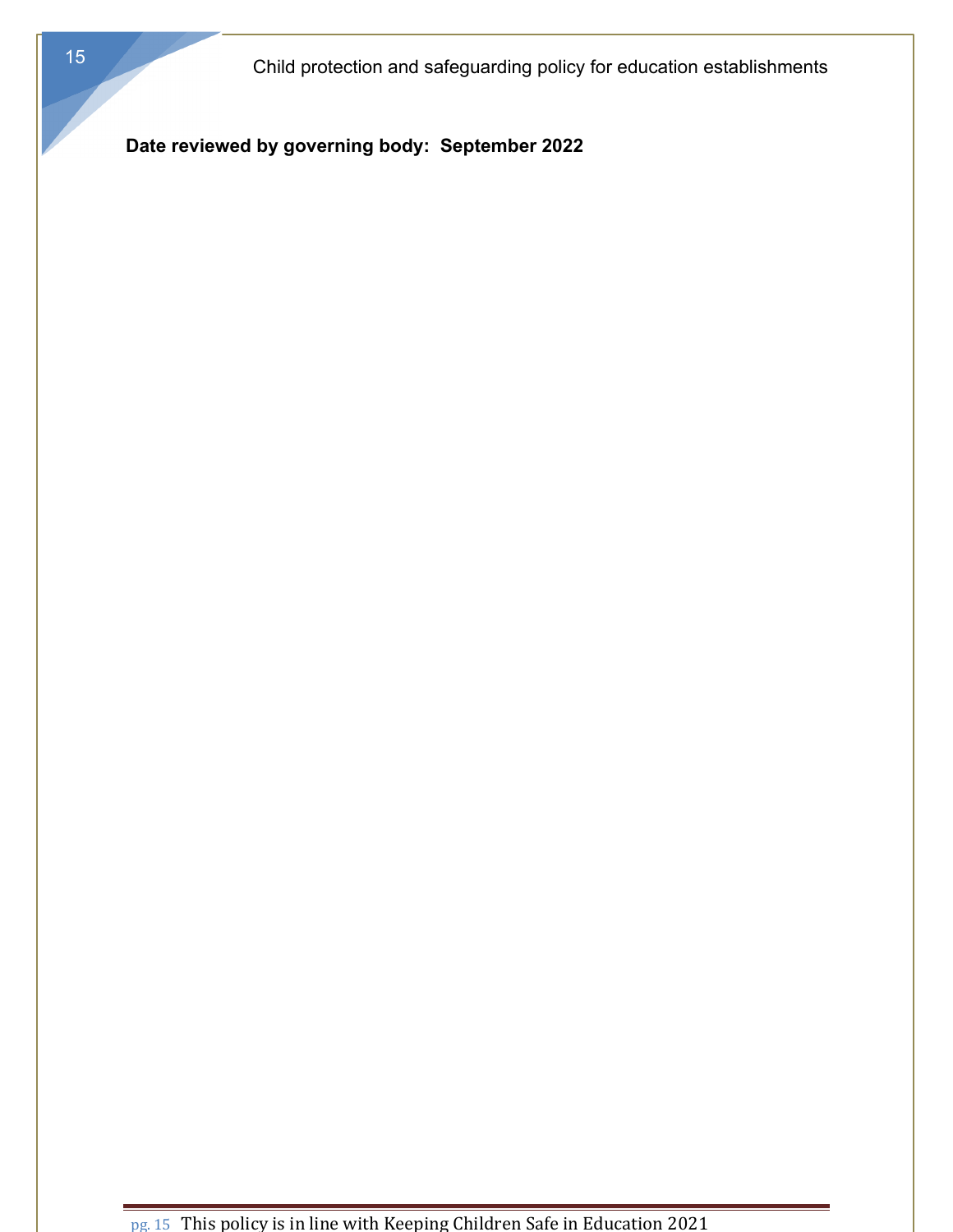# **Annex 1**

# **Roles and Responsibilities within Great Tew Primary School,**

# **1) Staff responsibilities**

All staff have a key role to play in identifying concerns early and in providing help for children. To achieve this, they will:

- Establish and maintain an environment where children feel secure, are encouraged to talk and are listened to.
- Ensure children know that there are adults in the school who they can approach if they are worried or have concerns.
- Plan opportunities within the curriculum for children to develop the skills they need to recognise, assess and manage risk appropriately and keep themselves safe.
- Attend training in order to be aware of and alert to the signs of abuse.
- Maintain an attitude of "it could happen here" with regards to safeguarding.
- Record their concerns if they are worried that a child is being abused and report these to the DSL as soon as practical that day. If the DSL is not contactable immediately a DDSL should be informed.
- Be prepared to refer directly to Social Care, and the police if appropriate, if there is a risk of significant harm and the DSL or DDSL is not available.
- Follow the allegations procedures, as set out in this policy and KCSIE 2021, if the disclosure is an allegation against a member of staff.
- Follow the procedures set out by the Oxfordshire Safeguarding Children Board (OSCB) and take account of guidance issued by the DfE.
- Support pupils in line with their child protection plan.
- Treat information with confidentiality but never promising to 'keep a secret'.
- Notify the DSL or DDSL of any child on a child protection plan or child in need plan who has unexplained absence.
- Have an understanding of Early Help, contextual safeguarding and be prepared to identify and support children who may benefit from early help.
- Liaise with other agencies that support pupils and provide early help.
- Ensure they know who the DSL and DDSL are and know how to contact them.
- Have an awareness of the Child Protection Policy, the Behaviour Policy, the Staff Behaviour Policy (or Code of Conduct), procedures relating to the safeguarding response for children who go missing from education and the role of the DSL.
- Have an awareness of Mental Health problems and how in some cases are an indicator of the child being at risk of harm.

# **2) Senior Management Team responsibilities**:

• Contribute to inter-agency working in line with Working Together to Safeguard Children 2018 guidance.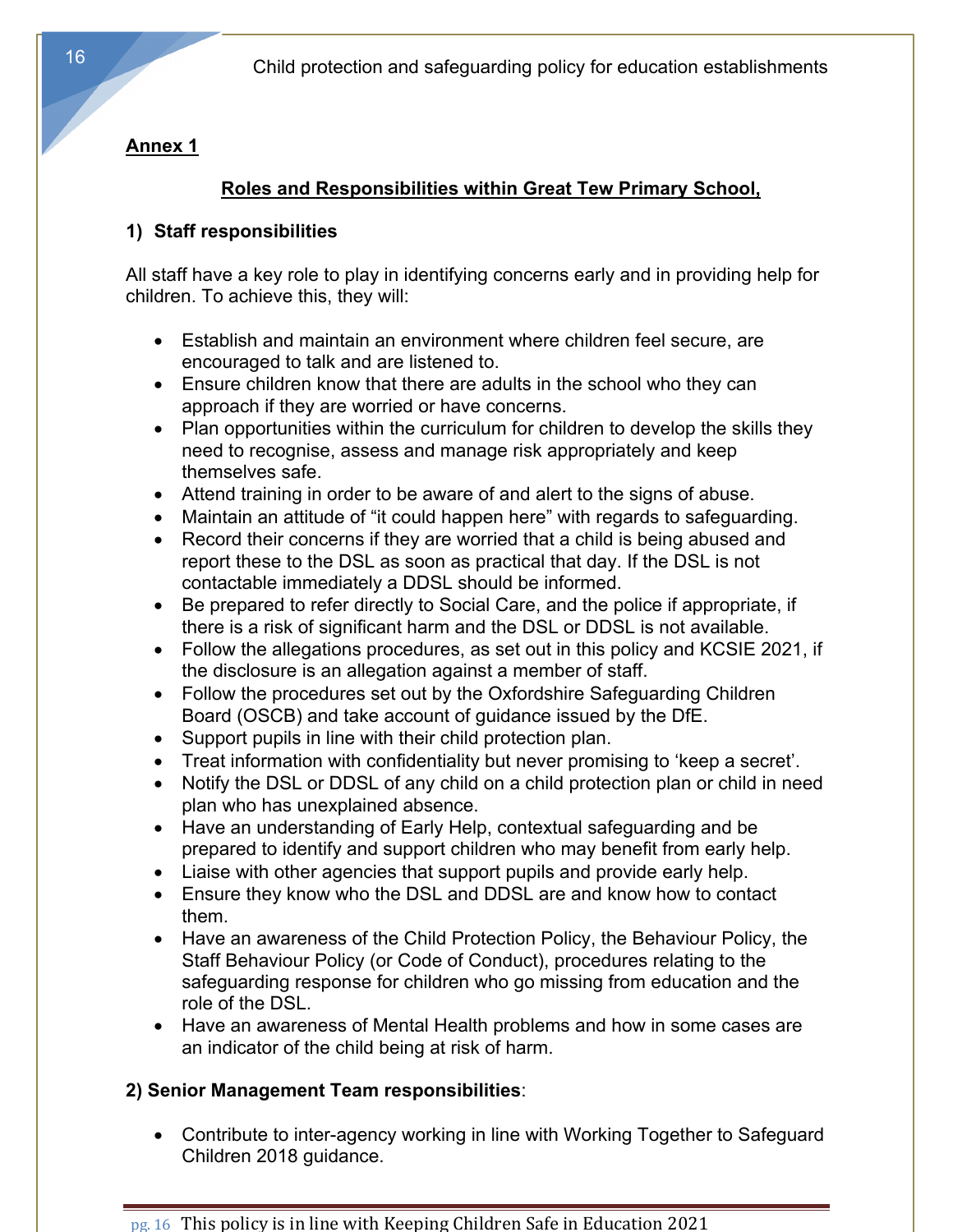- Provide a co-ordinated offer of early help when additional needs of children are identified.
- Ensure staff are alert to the various factors that can increase the need for early help as written in KCSIE 2021.
- Working with Children's Social Care, supporting their assessment and planning processes including the school's attendance, including school holidays, at conference and core group meetings and the contribution of written reports for these meetings.
- Carry out tasks delegated by the governing body such as training of staff, safer recruitment and maintaining a single central register.
- Provide support and advice on all matters pertaining to safeguarding and child protection to all staff, regardless of their position within the school.
- Treat any information shared by staff or pupils with respect and follow agreed policies and procedures.
- Ensure that allegations or concerns against staff are dealt with in accordance with guidance from Department for Education (DfE) and the OSCB procedures.

## **3) Governing body responsibilities**

- Ensure the school has effective safeguarding policies and procedures including a Child Protection Policy, a Staff Behaviour Policy or Code of Conduct, a Behaviour Policy and a written response to children who go missing from education.
- Ensure OSCB is informed in line with local requirements via the annual safeguarding report returned to the Education Safeguarding Advisory Team.
- Ensure recruitment, selection and induction follows safer recruitment practice including all appropriate checks.
- Ensure allegations against staff are dealt with by the headteacher and that allegations against the headteacher are dealt with by the Chair of Governors.
- Ensure a member of the Senior Leadership Team is appointed as Designated Safeguarding Lead and has this recorded in their job description.
- Ensure staff have been trained appropriately and this is updated in line with guidance.
- Ensure any safeguarding deficiencies or weaknesses are remedied without delay.
- Ensure a nominated governor for safeguarding is identified.
- Ensure they facilitate a whole school or college approach to safeguarding. This means ensuring safeguarding and child protection are at the forefront and underpin all relevant aspects of process and policy development. Ultimately, all systems, processes and policies should operate with the best interests of the child at their heart.
- Ensure that, as part of the requirement for staff to undergo regular updated safeguarding training, including online safety and the requirement to ensure children are taught about safeguarding, is integrated, aligned, and considered as part of the whole school or college safeguarding approach and wider staff training and curriculum planning.
- Consider the above training requirements, governing bodies and proprietors should have regard to the Teachers' Standards which set out the expectation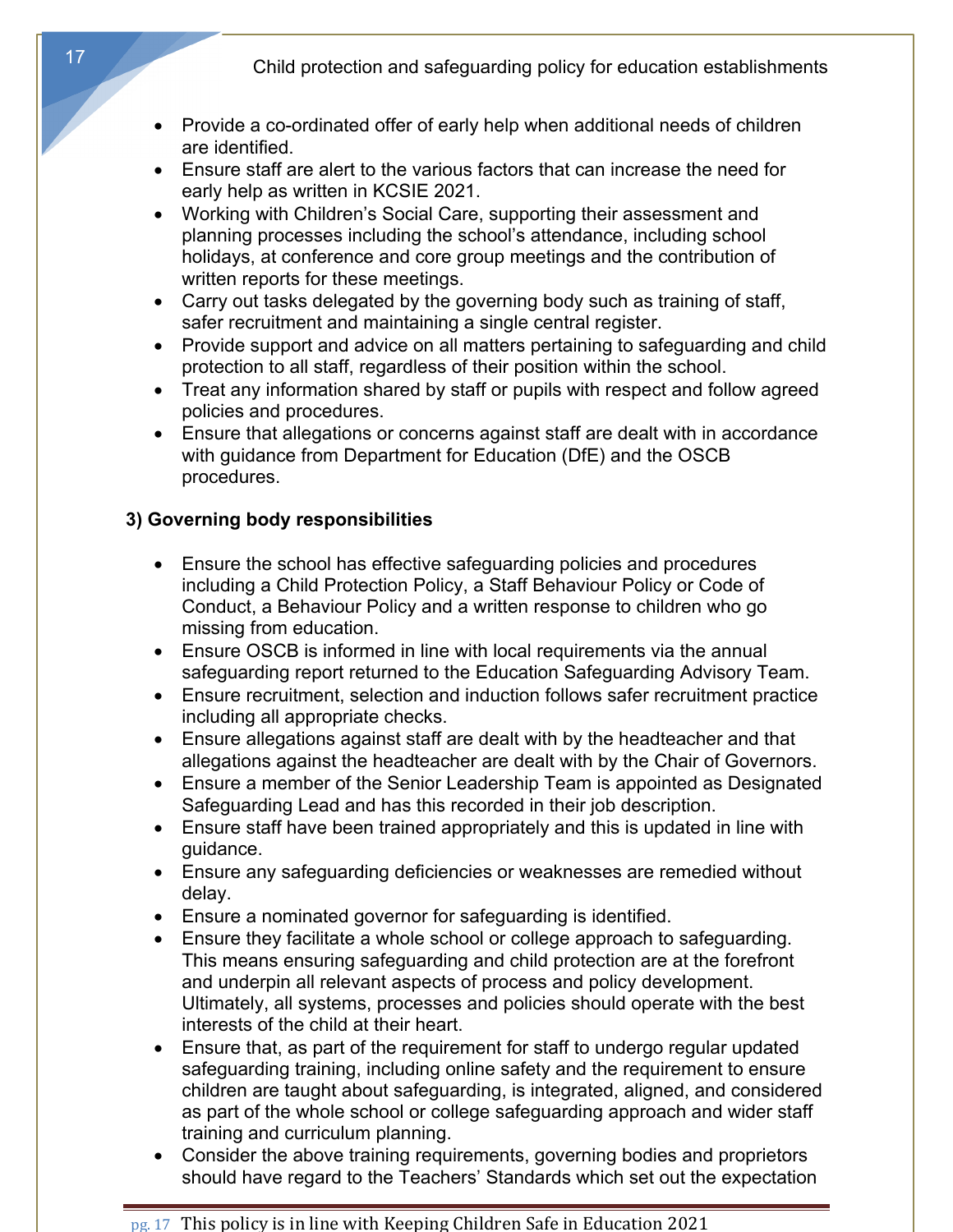that all teachers manage behaviour effectively to ensure a good and safe educational environment and requires teachers to have a clear understanding of the needs of all pupils.

• Ensure where governing bodies or proprietors hire or rent out school or college facilities/premises to organisations or individuals (for example to community groups, sports associations, and service providers to run community or extra-curricular activities) they should ensure that appropriate arrangements are in place to keep children safe.

## **4) DSL responsibilities** *(in conjunction with DSL role description in KCSiE)*

In addition to the role of all staff and the senior management team, the DSL will:

- Refer cases to MASH, and the police where appropriate, in a timely manner avoiding any delay that could place the child at more risk.
- Assist the Governing Body in fulfilling its safeguarding responsibilities set out in legislation and statutory guidance.
- Attend appropriate training and demonstrate evidence of continuing professional development to carry out the role.
- Ensure every member of staff knows who the DSL and the DDSL are, have an awareness of the DSL role and know how to contact them.
- Ensure all staff and volunteers understand their responsibilities in being alert to the signs of abuse and responsibility for referring any concerns about a child to the DSL and concerns about an adult to the headteacher.
- Ensure whole school training occurs regularly, with at least annual updates so that staff and volunteers can fulfil their responsibilities knowledgeably.
- Ensure any members of staff joining the school outside the agreed training schedule receive induction prior to commencement of their duties.
- Keep records of child protection concerns securely and separately from the main pupil file and use these records to assess the likelihood of risk.
- Ensure that safeguarding records are transferred accordingly (separate from pupil files) and in a timely fashion when a child transfers school.
- Ensure that, where a pupil transfers school and is subject to a child protection plan or is a Child we care for, their information is passed to the new school immediately and that the child's social worker is informed. Consideration should be given to convening a transition meeting prior to moving if the case is complex or on-going.
- Be aware of the training opportunities and information provided by OSCB to ensure staff are aware of the latest local guidance on safeguarding.
- Develop, implement, and review procedures in the school that enable the identification and reporting of all cases, or suspected cases, of abuse.
- Meet any other expectations set out for DSLs in KCSIE 2021
- Help promote educational outcomes by sharing the information about the welfare, safeguarding and child protection issues that children, including children with a social worker, are experiencing, or have experienced, with teachers and school and college leadership staff.
- Work alongside and liaise with the three Safeguarding Partners in line with Working together to Safeguard Children and NSPCC. When to call the police guidance

18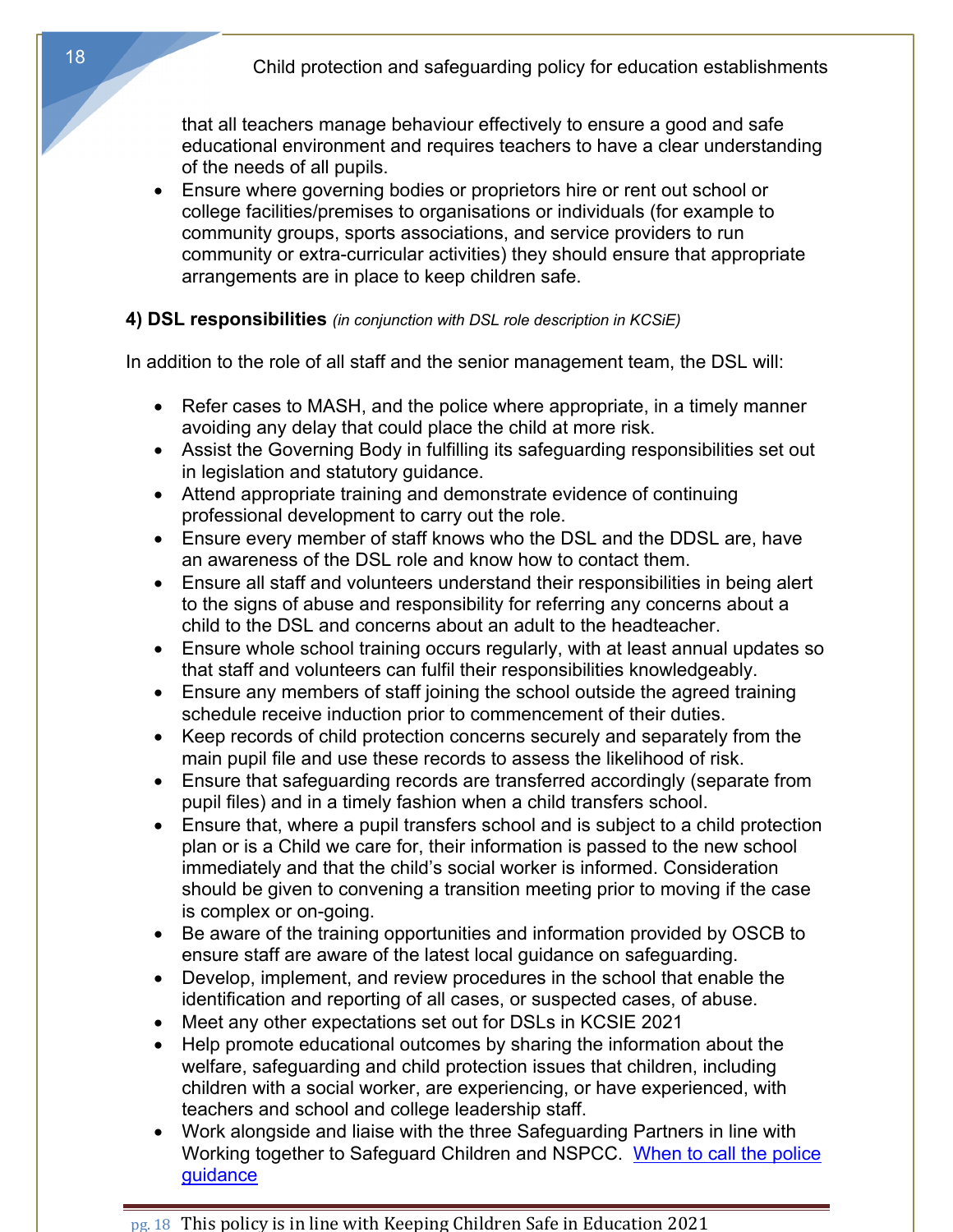# **Annex 2**

# **Dealing with disclosures**

#### **All staff should ensure:**

A member of staff who is approached by a child should listen positively and try to reassure them. They cannot promise complete confidentiality and should explain that they may need to pass information to other professionals, to help keep the child or other children safe. The degree of confidentiality should always be governed by the need to protect the child.

Additional consideration needs to be given to children with communication difficulties and for those whose preferred language is not English. It is important to communicate with them in a way that is appropriate to their age, understanding and preference.

All staff should know who the DSL is and who to approach if the DSL is unavailable. Ultimately, all staff have the responsibility to make a referral to the police or social care directly and should do this if, for whatever reason, there are difficulties following the agreed protocol, e.g. they are the only adult on the school premises at the time and have concerns about sending a child home.

## **Guiding principles: the seven R's:**

#### **Receive**

- Listen to what is being said, without displaying shock or disbelief
- Accept what is said and take it seriously
- Make a note of what has been said as soon as practicable

#### **Reassure**

- Reassure the pupil, but only so far as is honest and reliable
- Don't make promises you may not be able to keep e.g. 'I'll stay with you' or 'everything will be alright now' or 'I'll keep this confidential'
- Do reassure e.g. you could say: 'I believe you', 'I am glad you came to me', 'I am sorry this has happened', 'We are going to do something together to get help'

## **Respond**

- Respond to the pupil only as far as is necessary for you to establish whether or not you need to refer this matter, but do not interrogate for full details
- Do not ask 'leading' questions i.e. 'did he touch your private parts?' or 'did she hurt you?' Such questions may invalidate your evidence (and the child's) in any later prosecution in court
- Do not ask the child why something has happened.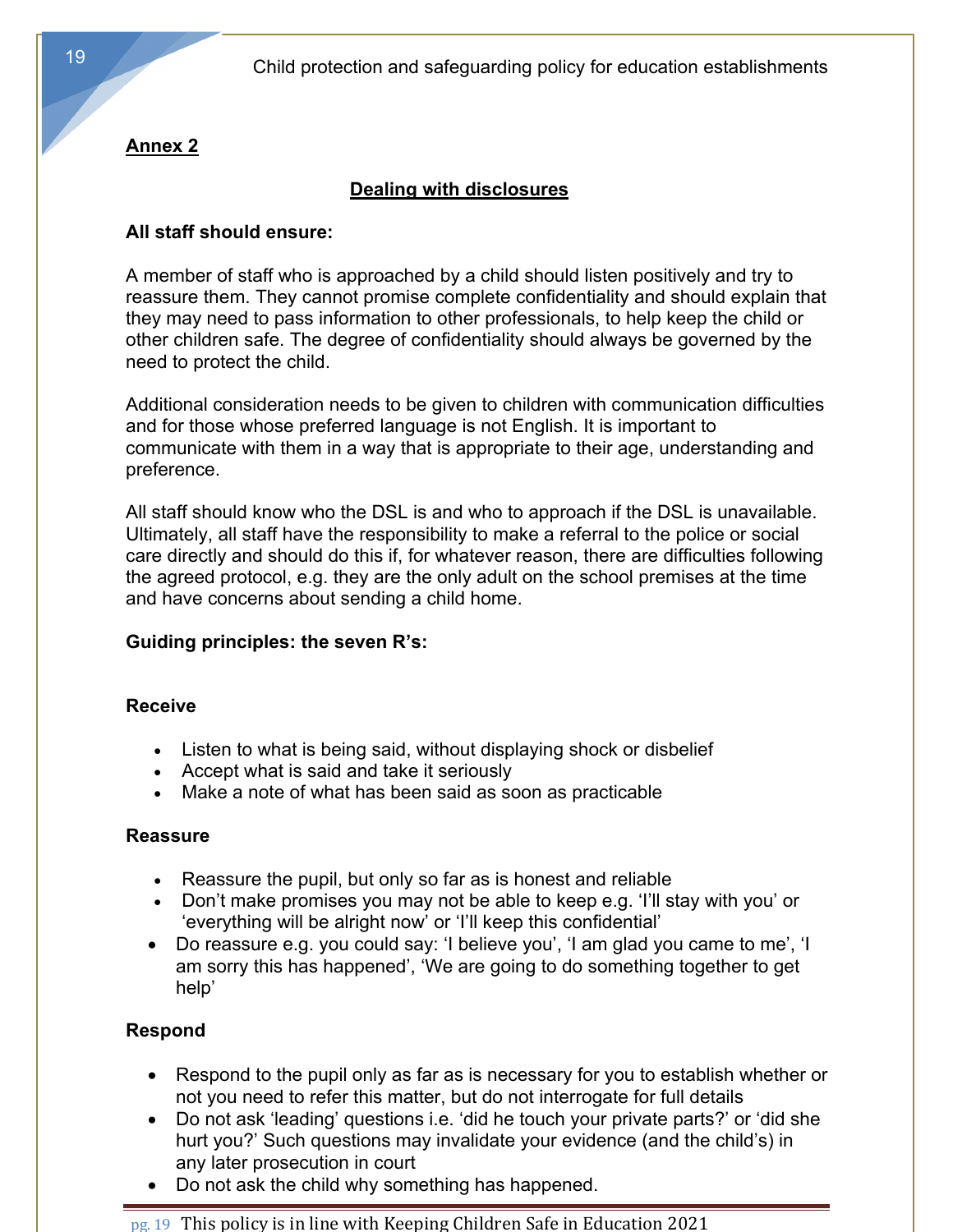- Do not criticise the alleged perpetrator; the pupil may care about him/her, and reconciliation may be possible
- Do not ask the pupil to repeat it all for another member of staff. Explain what you have to do next and whom you have to talk to. Reassure the pupil that it will be a senior member of staff

## **Report**

- Share concerns with the DSL as soon as possible **requesting to speak to her on an important safeguarding matter.**
- If you are not able to contact your DSL or the Deputy, and the child is at risk of immediate harm, contact MASH or Police immediately

## **Record**

- If possible, make some very brief notes at the time, and record them as soon as possible **on a Record of Concern form, to be signed and passed to the DSL.**
- Keep your original notes on file
- Record the date, time, place, persons present and noticeable nonverbal behaviour, and the words used by the child. If the child uses sexual 'pet' words, record the actual words used, rather than translating them into 'proper' words
- Complete a body map to indicate the position of any noticeable bruising
- Record facts and observable things, rather than your 'interpretations' or 'assumptions'

# **Remember**

- Support the child: listen, reassure, and be available
- Complete confidentiality is essential. Share your knowledge only with appropriate professional colleagues
- Try to get some support for yourself if you need it

# **Review processes (led by DSL)**

- Has the action taken provided good outcomes for the child?
- Did the procedure work?
- Were any deficiencies or weaknesses identified in the procedure? Have these been remedied?
- Is further training required?

pg. 20 This policy is in line with Keeping Children Safe in Education 2021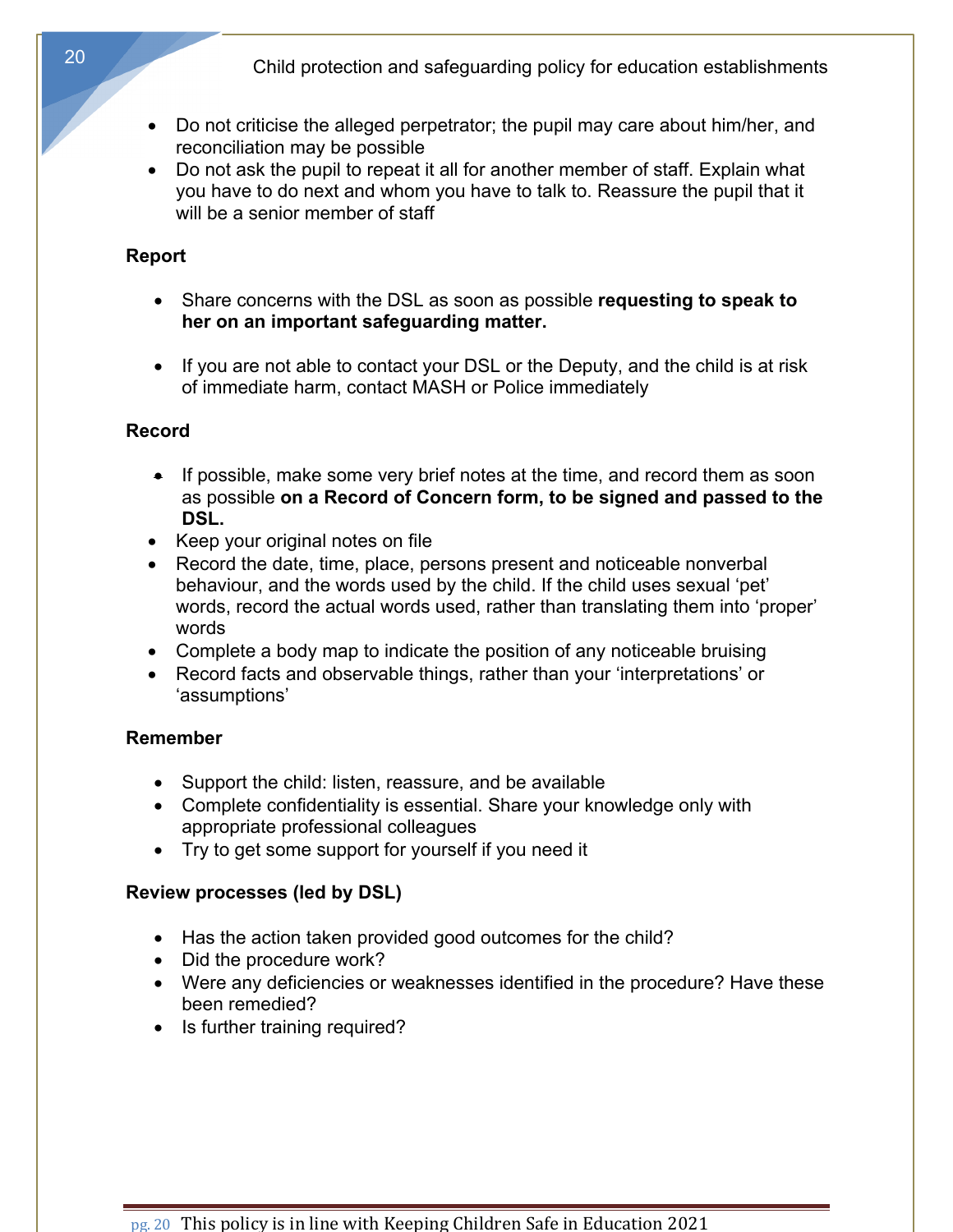# **Annex 3**

## **Abuse and Neglect**

Knowing what to look for is vital to the early identification of abuse and neglect. **All** staff should be aware of indicators of abuse and neglect so that they are able to identify cases of children who may be in need of help or protection. If staff are unsure, they should **always** speak to the designated safeguarding lead (or deputy).

**All** school and college staff should be aware that abuse, neglect and safeguarding issues are rarely stand-alone events that can be covered by one definition or label. In most cases, multiple issues will overlap with one another.

#### **Definitions and Indicators of abuse and neglect**

**Abuse**: a form of maltreatment of a child. Somebody may abuse or neglect a child by inflicting harm or by failing to act to prevent harm. Children may be abused in a family or in an institutional or community setting by those known to them or, more rarely, by others. Abuse can take place wholly online, or technology may be used to facilitate offline abuse. Children may be abused by an adult or adults or by another child or children.

**Physical abuse**: a form of abuse which may involve hitting, shaking, throwing, poisoning, burning or scalding, drowning, suffocating or otherwise causing physical harm to a child. Physical harm may also be caused when a parent or carer fabricates the symptoms of, or deliberately induces, illness in a child.

## **Indicators of physical abuse / factors that should increase concern**

- Multiple bruising or bruises and scratches (especially on the head and face)
- Clusters of bruises e.g., fingertip bruising (caused by being grasped)
- Bruises around the neck and behind the ears the most common abusive injuries are to the head
- Bruises on the back, chest, buttocks, or on the inside of the thighs
- Marks indicating injury by an instrument e.g., linear bruising (stick), parallel bruising (belt), marks of a buckle
- Bite marks
- Deliberate burning may also be indicated by the pattern of an instrument or object – e.g., electric fire, cooker, cigarette
- Scalds with upward splash marks or *tide marks*
- Untreated injuries
- Recurrent injuries or burns
- Bald patches.

21

 $pg. 21$  This policy is in line with Keeping Children Safe in Education 2021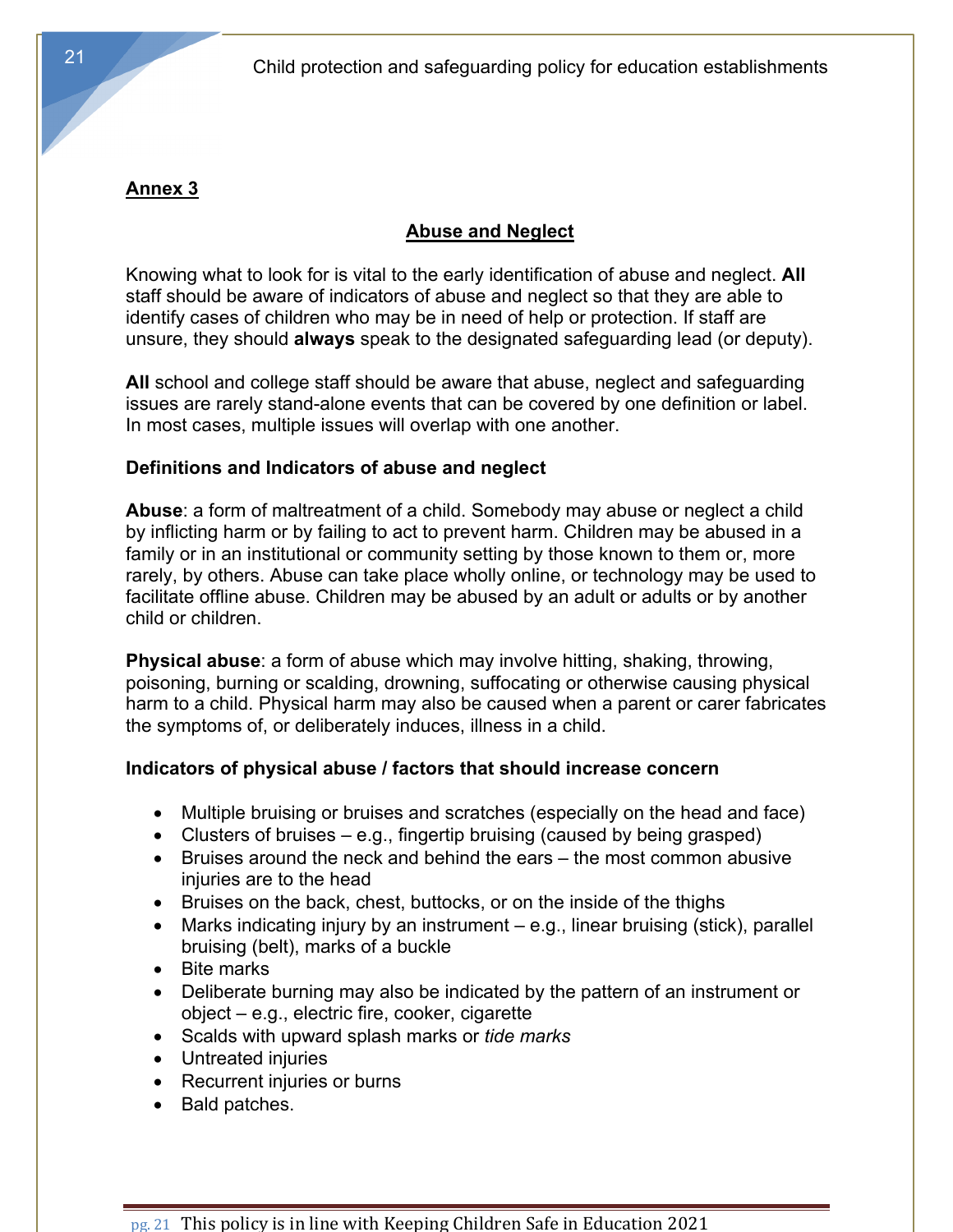#### **In the social context of the school, it is normal to ask about a noticeable injury. The response to such an enquiry is generally light-hearted and detailed. So, most of all, concern should be increased when:**

- the explanation given does not match the injury
- the explanation uses words or phrases that do not match the vocabulary of the child (adult words)
- no explanation is forthcoming
- the child (or the parent/carer) is secretive or evasive
- the injury is accompanied by allegations of abuse or assault

#### **You should be concerned if the child or young person:**

- is reluctant to have parents/carers contacted
- runs away or shows fear of going home
- is aggressive towards themselves or others
- flinches when approached or touched
- is reluctant to undress to change clothing for sport
- wears long sleeves during hot weather
- is unnaturally compliant in the presence of parents/carers.
- has a fear of medical help or attention
- admits to a punishment that appears excessive.

Link to OSCB guidance on physical abuse https://www.oscb.org.uk/safeguardingthemes/physical-abuse/

**Emotional abuse**: the persistent emotional maltreatment of a child such as to cause severe and adverse effects on the child's emotional development. It may involve conveying to a child that they are worthless or unloved, inadequate, or valued only insofar as they meet the needs of another person. It may include not giving the child opportunities to express their views, deliberately silencing them or 'making fun' of what they say or how they communicate. It may feature age or developmentally inappropriate expectations being imposed on children. These may include interactions that are beyond a child's developmental capability as well as overprotection and limitation of exploration and learning or preventing the child from participating in normal social interaction. It may involve seeing or hearing the illtreatment of another. It may involve serious bullying (including cyberbullying), causing children frequently to feel frightened or in danger, or the exploitation or corruption of children. Some level of emotional abuse is involved in all types of maltreatment of a child, although it may occur alone.

#### **Indicators of emotional abuse**

#### **Developmental issues**

- Delays in physical, mental and emotional development
- Poor school performance
- Speech disorders, particularly sudden disorders or changes.

#### **Behaviour**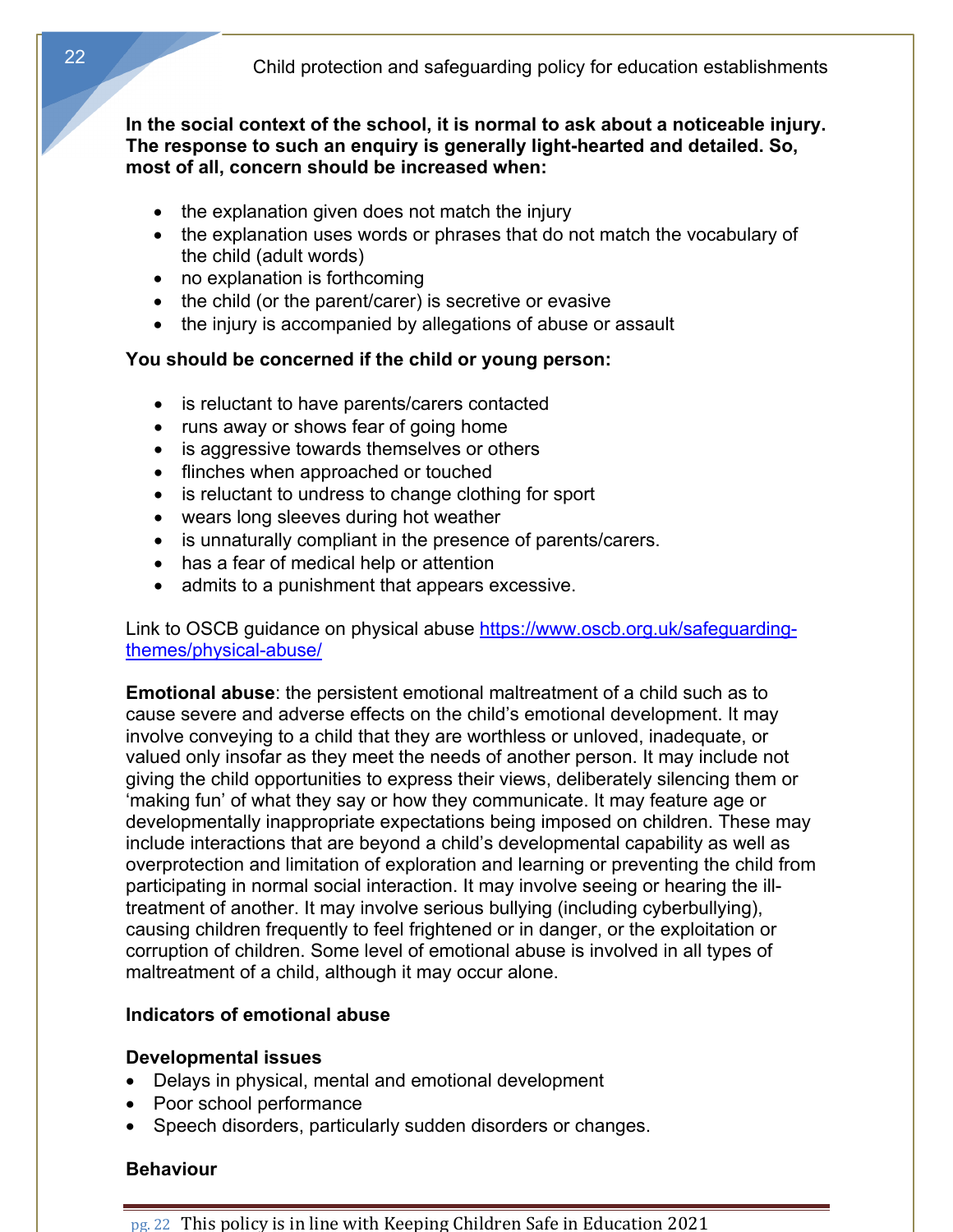- Acceptance of punishment which appears excessive
- Over-reaction to mistakes
- Continual self-deprecation (I'm stupid, ugly, worthless etc)
- Neurotic behaviour (such as rocking, hair-twisting, thumb-sucking)
- Self-mutilation
- Suicide attempts
- Drug/solvent abuse
- Running away
- Compulsive stealing, scavenging
- Acting out
- Poor trust in significant adults
- Regressive behaviour  $-$  e.g., wetting
- Eating disorders
- Destructive tendencies
- Neurotic behaviour
- Arriving early at school, leaving late

# **Social issues**

- Withdrawal from physical contact
- Withdrawal from social interaction
- Over-compliant behaviour
- Insecure, clinging behaviour
- Poor social relationships

# **Emotional responses**

- Extreme fear of new situations
- Inappropriate emotional responses to painful situations ("I deserve this")
- Fear of parents being contacted
- Self-disgust
- Low self-esteem
- Unusually fearful with adults
- Lack of concentration, restlessness, aimlessness
- Extremes of passivity or aggression

Most harm is produced in *low warmth, high criticism* homes, not from single incidents.

Emotional abuse is difficult to define, identify/recognise and/or prove. Emotional abuse is chronic and cumulative and has a long-term impact.

It is sometimes possible to spot emotionally abusive behavior from parents and car/ers to their children, by the way that the adults are speaking to, or behaving towards children. An appropriate challenge or intervention could affect positive change and prevent more intensive work being carried out later on.

Link to OSCB guidance on emotional abuse https://www.oscb.org.uk/safeguardingthemes/emotional-abuse/

Link to OSCB guidance on Domestic Abuse https://www.oscb.org.uk/safeguardingthemes/domestic-abuse/

pg. 23 This policy is in line with Keeping Children Safe in Education 2021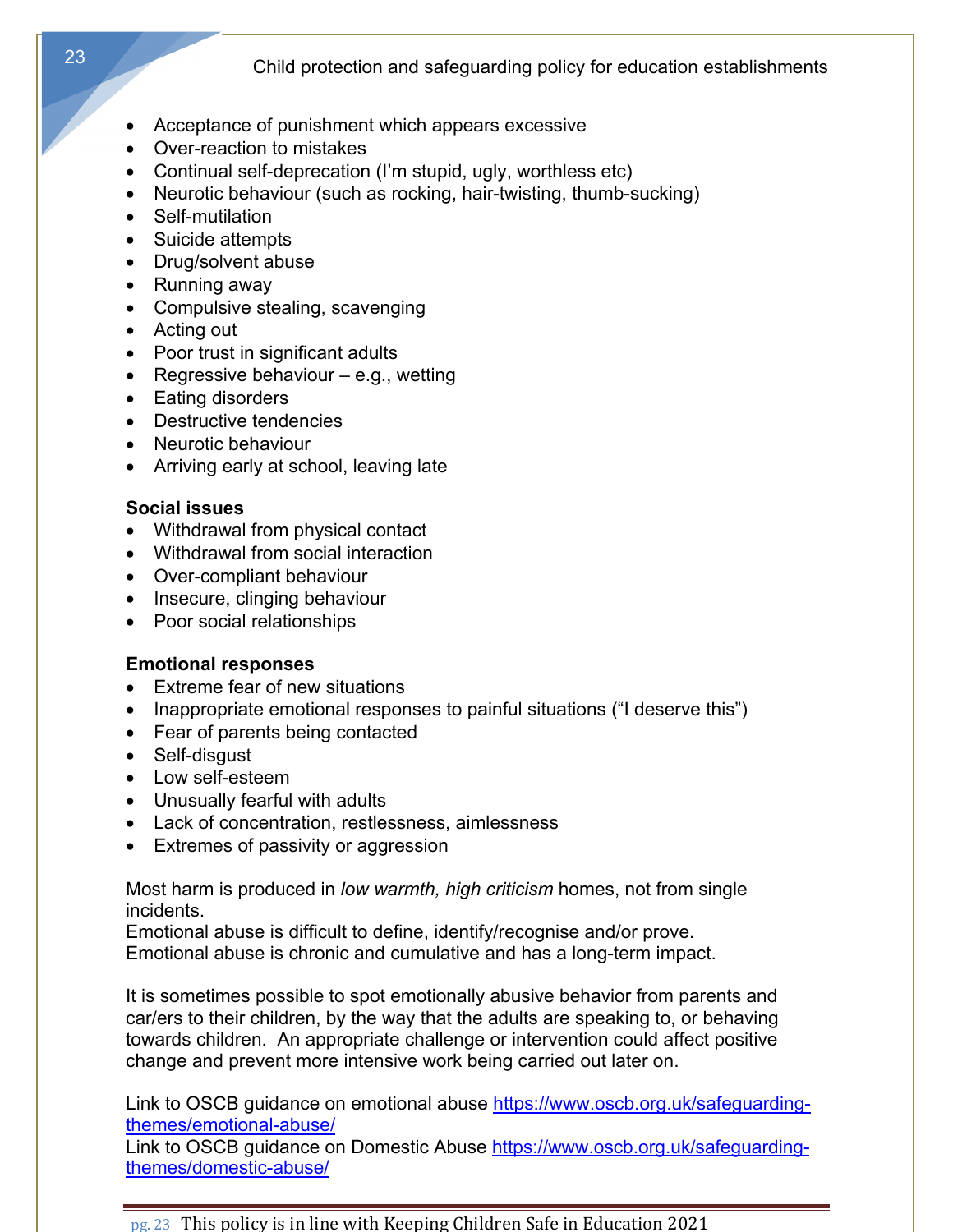**Sexual abuse**: involves forcing or enticing a child or young person to take part in sexual activities, not necessarily involving a high level of violence, whether or not the child is aware of what is happening. The activities may involve physical contact, including assault by penetration (for example rape or oral sex) or non-penetrative acts such as masturbation, kissing, rubbing and touching outside of clothing. They may also include non-contact activities, such as involving children in looking at, or in the production of, sexual images, watching sexual activities, encouraging children to behave in sexually inappropriate ways, or grooming a child in preparation for abuse. Sexual abuse can take place online, and technology can be used to facilitate offline abuse. Sexual abuse is not solely perpetrated by adult males. Women can also commit acts of sexual abuse, as can other children. The sexual abuse of children by other children is a specific safeguarding issue in education see ANNEX 4.

#### **Characteristics of child sexual abuse:**

- it is often planned and systematic people do not sexually abuse children by accident, though sexual abuse can be opportunistic
- grooming the child people who abuse children take care to choose a vulnerable child and often spend time making them dependent
- grooming the child's environment abusers try to ensure that potential adult protectors (parents and other carers especially) are not suspicious of their motives.

Most people who sexually abuse children are men, but some women sexually abuse too.

#### **Indicators of sexual abuse**

#### **Physical observations**

- Damage to genitalia, anus, or mouth
- Sexually transmitted diseases
- Unexpected pregnancy, especially in very young girls
- Soreness in genital area, anus or mouth and other medical problems such as chronic itching
- Unexplained recurrent urinary tract infections and discharges or abdominal pain

#### **Behavioural observations**

- Sexual knowledge inappropriate for age
- Sexualised behaviour or affection inappropriate for age
- Sexually provocative behaviour/promiscuity
- Hinting at sexual activity. Inexplicable decline in school performance
- Depression or other sudden apparent changes in personality as becoming insecure or clinging
- Lack of concentration, restlessness, aimlessness
- Socially isolated or withdrawn
- Overly compliant behaviour
- Acting out, aggressive behaviour
- Poor trust or fear concerning significant adults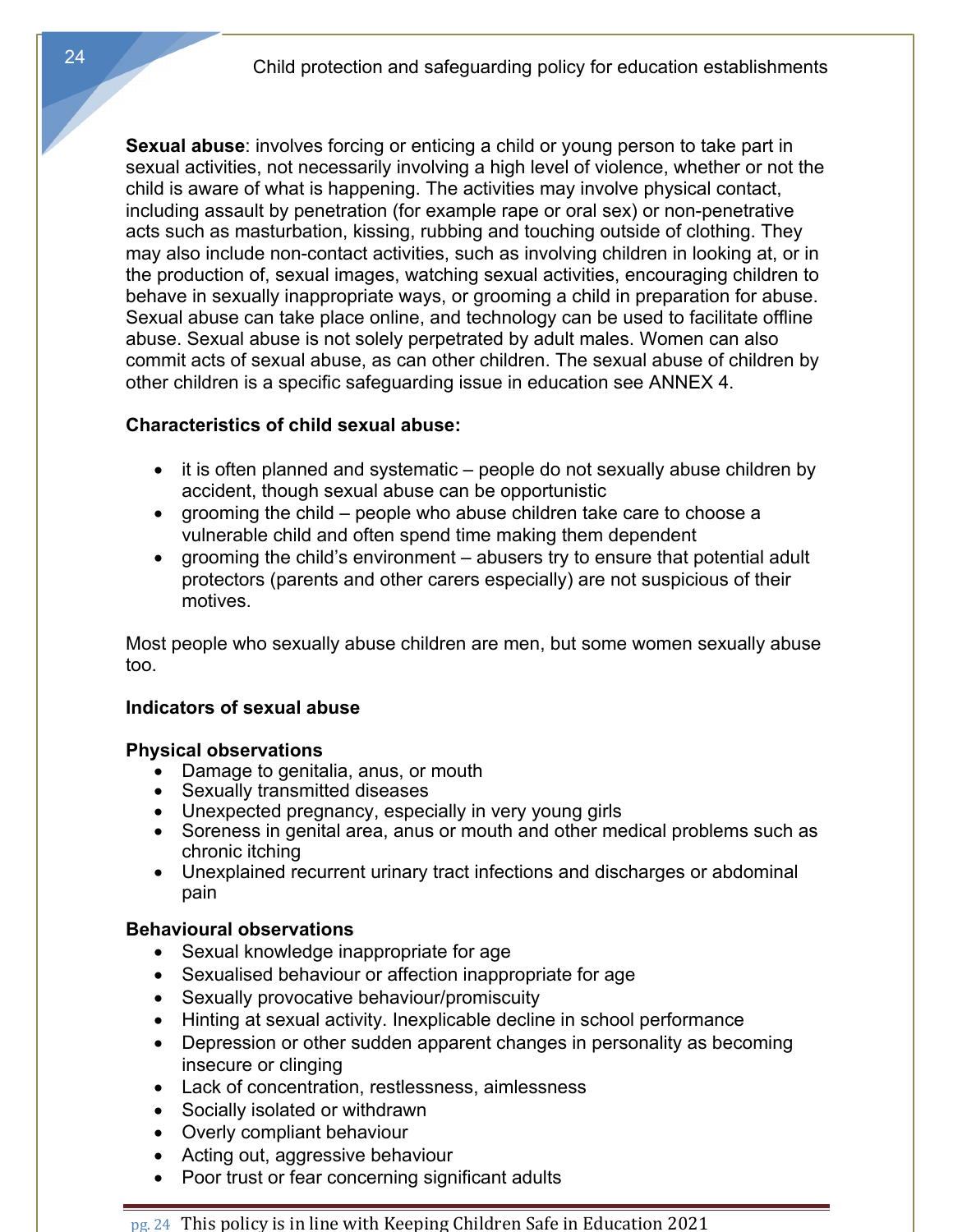- Regressive behaviour,
- Onset of wetting, by day or night; nightmares
- Onset of insecure, clinging behaviour
- Arriving early at school, leaving late, running away from home
- Suicide attempts, self-mutilation, self-disgust
- Suddenly drawing sexually explicit pictures
- Eating disorders or sudden loss of appetite or compulsive eating
- Regressing to younger behaviour patterns such as thumb sucking or bringing out discarded cuddly toys
- Become worried about clothing being removed

Link to OSCB guidance on sexual abuse https://www.oscb.org.uk/safeguardingthemes/sexual-abuse/

**Neglect**: the persistent failure to meet a child's basic physical and/or psychological needs, likely to result in the serious impairment of the child's health or development. Neglect may occur during pregnancy, for example, as a result of maternal substance abuse. Once a child is born, neglect may involve a parent or carer failing to: provide adequate food, clothing and shelter (including exclusion from home or abandonment); protect a child from physical and emotional harm or danger; ensure adequate supervision (including the use of inadequate care-givers); or ensure access to appropriate medical care or treatment. It may also include neglect of, or unresponsiveness to, a child's basic emotional needs.

#### **NSPCC research has highlighted the following examples of the neglect of children under 12:**

- frequently going hungry
- frequently having to go to school in dirty clothes
- regularly having to look after themselves because of parents being away or having problems such as drug or alcohol misuse
- being abandoned or deserted
- living at home in dangerous physical conditions
- not being taken to the doctor when ill
- not receiving dental care.

Neglect is a difficult form of abuse to recognise and is often seen as less serious than other categories. It is, however, very damaging: children who are neglected often develop more slowly than others and may find it hard to make friends and fit in with their peer group.

Neglect is often noticed at a stage when it does not pose a risk to the child. The duty to safeguard and promote the welfare of children (*What to do if You're Worried a Child is Being Abused* DfE 2015) would suggest that an appropriate intervention or conversation at this early stage can address the issue and prevent a child continuing to suffer until it reaches a point when they are at risk of harm or in significant need.

Link to the OSCB guidance on Neglect and toolkit : http://www.oscb.org.uk/safeguarding-themes/neglect/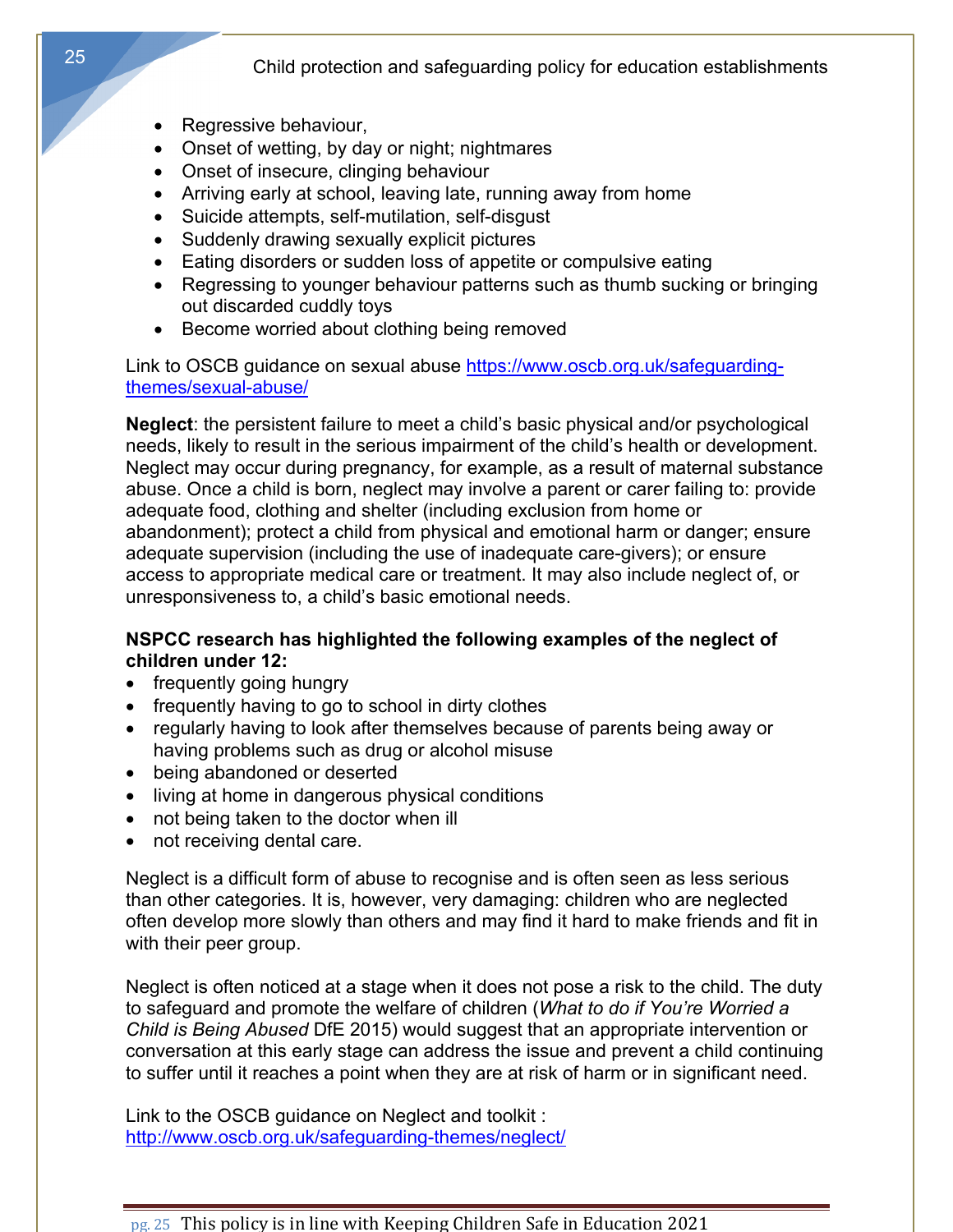Neglect is often linked to other forms of abuse, so any concerns school staff have should at least be discussed with the DSL.

#### **Indicators of neglect**

The following is a summary of some of the indicators that may suggest a child is being abused or is at risk of harm. It is important to recognise that indicators alone cannot confirm whether a child is being abused. Each child should be seen in the context of their family and wider community and a proper assessment carried out by appropriate persons. What is important to keep in mind is that if you feel unsure or concerned, do something about it. Don't keep it to yourself. The OSCB childcare and development checklist/toolkit provides a more detailed list of indicators of neglect and is available to all staff

#### **Physical indicators of neglect**

- Constant hunger and stealing food
- Poor personal hygiene unkempt, dirty or smelly
- Underweight
- Dress unsuitable for weather
- Poor state of clothing
- Illness or injury untreated

## **Behavioural indicators of neglect**

- Constant tiredness
- Frequent absence from school or lateness
- Missing medical appointments
- Isolated among peers
- Frequently unsupervised
- Stealing or scavenging, especially food

# **Annex 4**

## **Peer on peer abuse**

**All** staff should be aware that children can abuse other children (often referred to as peer-on-peer abuse). This is most likely to include, but may not be limited to:

- bullying (including cyberbullying).
- physical abuse such as hitting, kicking, shaking, biting, hair pulling, or otherwise
- causing physical harm.
- sexual violence, such as rape, assault by penetration and sexual assault
- sexual harassment, such as sexual comments, remarks, jokes and online sexual harassment, which may be stand-alone or part of a broader pattern of abuse.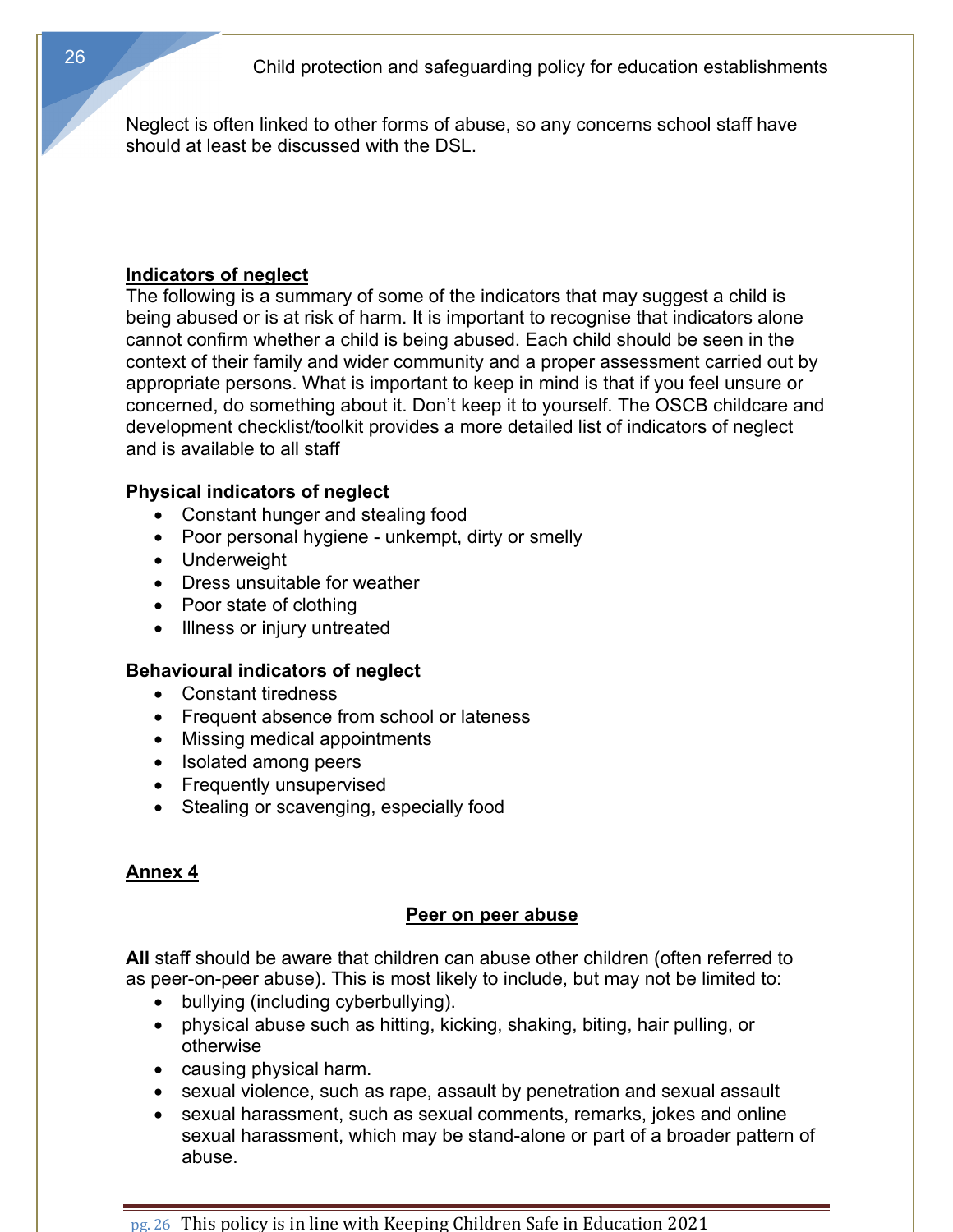- up skirting, which typically involves taking a picture under a person's clothing without them knowing, with the intention of viewing their genitals or buttocks to obtain sexual gratification, or cause the victim humiliation, distress or alarm.
- sexting (also known as youth produced sexual imagery); and
- initiation/hazing type violence and rituals.

All staff should be clear as to the school's or college's policy and procedures with regards to peer-on-peer abuse. Our school uses the OCC Peer on Peer guidance.

#### **Sexual violence and sexual harassment between children**

There is concern nationally relating to a culture of misogyny and sexual harassment in many schools and the DfE and Ofsted have reviewed school procedures. As a response, all school/colleges should include a statement on the school's website that gives information on reporting concerns or abuse using the new Government helpline and email address. Schools/colleges should have clear mechanisms for students to report concerns within school that are signposted and prevalent.

Part 5 of the statutory guidance in Keeping Children Safe in Education 2021 sets out how our school/college will manage reports of child-on-child sexual violence and harassment. That part of the guidance also links through to a further Department for Education (DfE) advice document from September 2021: **'Sexual violence and sexual harassment between children in schools and colleges'**. This document is read and understood by DSLs and referred to as needed, particularly if a report of child-on-child sexual violence or sexual harassment is made.

If a report is made, the designated safeguarding lead will lead how the report is dealt with, given the high-profile nature of the report. This will be in liaison with the Headteacher. Where the DSL is unavailable, a Deputy DSL will lead. On a case-bycase basis, there will be consideration made as to the gender of the DSL or Deputy, so that the victim feels comfortable with how the investigation is managed.

When it comes to action to manage the report, the needs and wishes of the victim will take centre stage. Considerations should include how the investigation proceeds and what support the victim requires. Sexual violence and sexual harassment are not acceptable and will not be tolerated. Reports will not be passed off as banter or part of growing up.

Where a report of rape, assault by penetration or sexual assault is made, children's social care and the police will be informed. Before doing so, this will be discussed with the victim and their parents/carers, explaining why it is important for other agencies to know and how these agencies will be able to support the victim. Other allegations will be managed within the school and/or with support from children's social care providers.

The guidance and the DfE advice set out the steps the school will take to manage the students involved, including risk assessments, separating the students in lessons, investigating the report, and supporting the victim and alleged perpetrator

Our school also uses the Stop Now tool.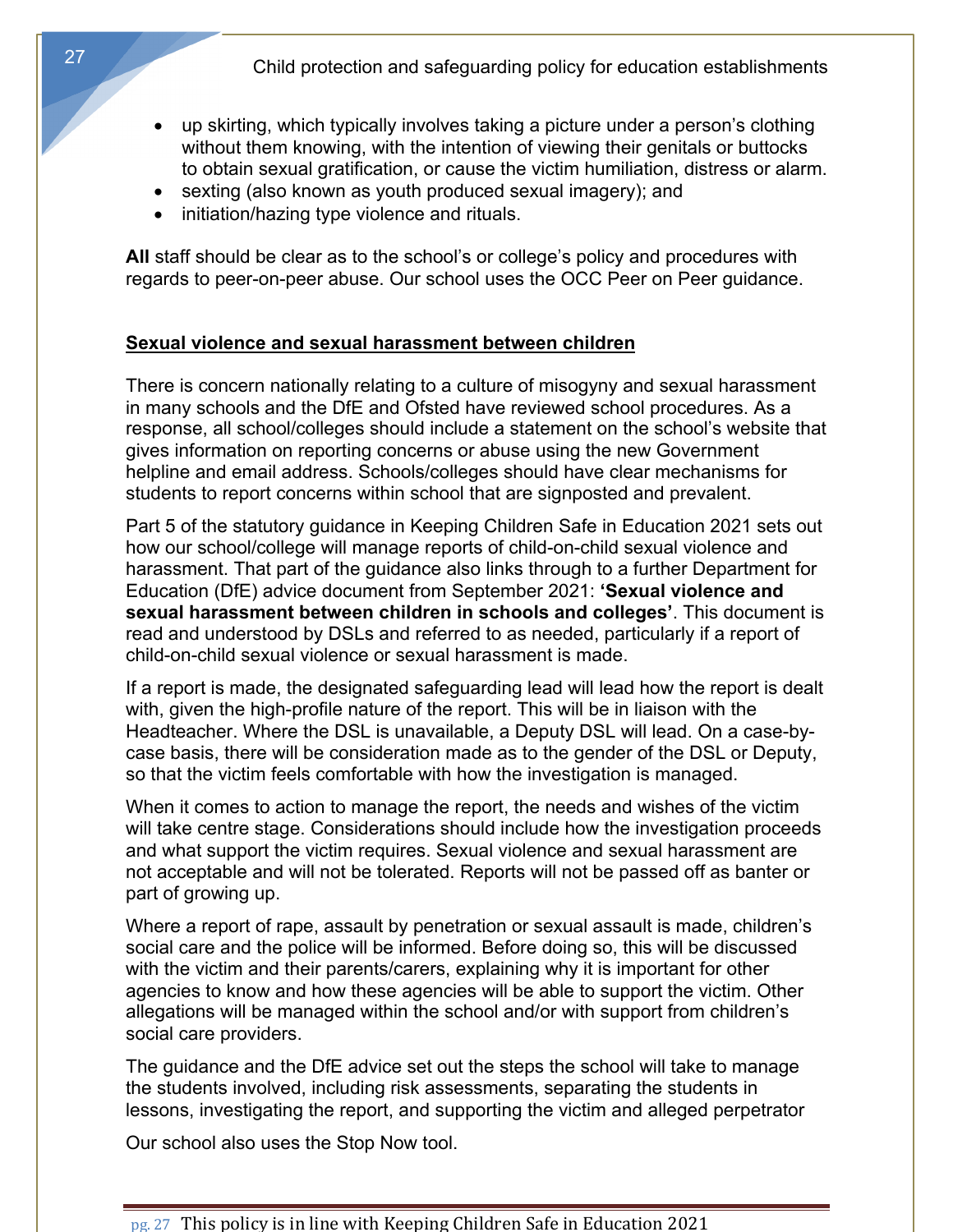https://www.stopitnow.org.uk/concerned-about-a-child-or-young-persons-sexualbehaviour/how-to-tell-if-a-childs-sexual-behaviour-is-age-appropriate/

https://www.stopitnow.org.uk/concerned-about-a-child-or-young-persons-sexualbehaviour/preventing-harmful-sexual-behaviour/

"The tool uses a traffic light system to categorize the sexual behaviours of young people and is designed to help professionals:

- Make decisions about safeguarding children and young people
- Assess and respond appropriately to sexual behaviour in children and young people
- Understand healthy sexual development and distinguish it from harmful behaviour"

# **Annex 5**

## **Online Safety**

- It is recognised by *Great Tew Primary School* that the use of technology presents challenges and risks to children and adults both inside and outside of school.
- The DSL has overall responsibility for online safeguarding within the school.
- **Great Tew Primary** identifies that the issues can be broadly categorised into three areas of risk:
	- o **content:** being exposed to illegal, inappropriate or harmful material
	- o **contact:** being subjected to harmful online interaction with other users
	- o **conduct:** personal online behaviour that increases the likelihood of, or causes, harm.
- The DSL and leadership team have read annex C regarding Online Safety within 'Keeping Children Safe in Education' 2021.
- **Great Tew Primary** recognises the specific risks that can be posed by mobile phones and cameras and in accordance with KCSIE 2021 and EYFS 2021 has appropriate policies in place that are shared and understood by all members of the school community. Further information about specific approaches relating to this can be found in the schools Online Safety Policy, and Mobile Device Policy, which can be found *in the staff room and website*
- As schools and colleges increasingly work online, it is essential that children are safeguarded from potentially harmful and inappropriate online material **Great Tew Primary** will ensure that appropriate filtering and monitoring systems are in place when pupils and staff access school systems and internet provision.
- **Great Tew Primary** acknowledges that whilst filtering and monitoring is an important part of school's online safety responsibilities, it is only one part of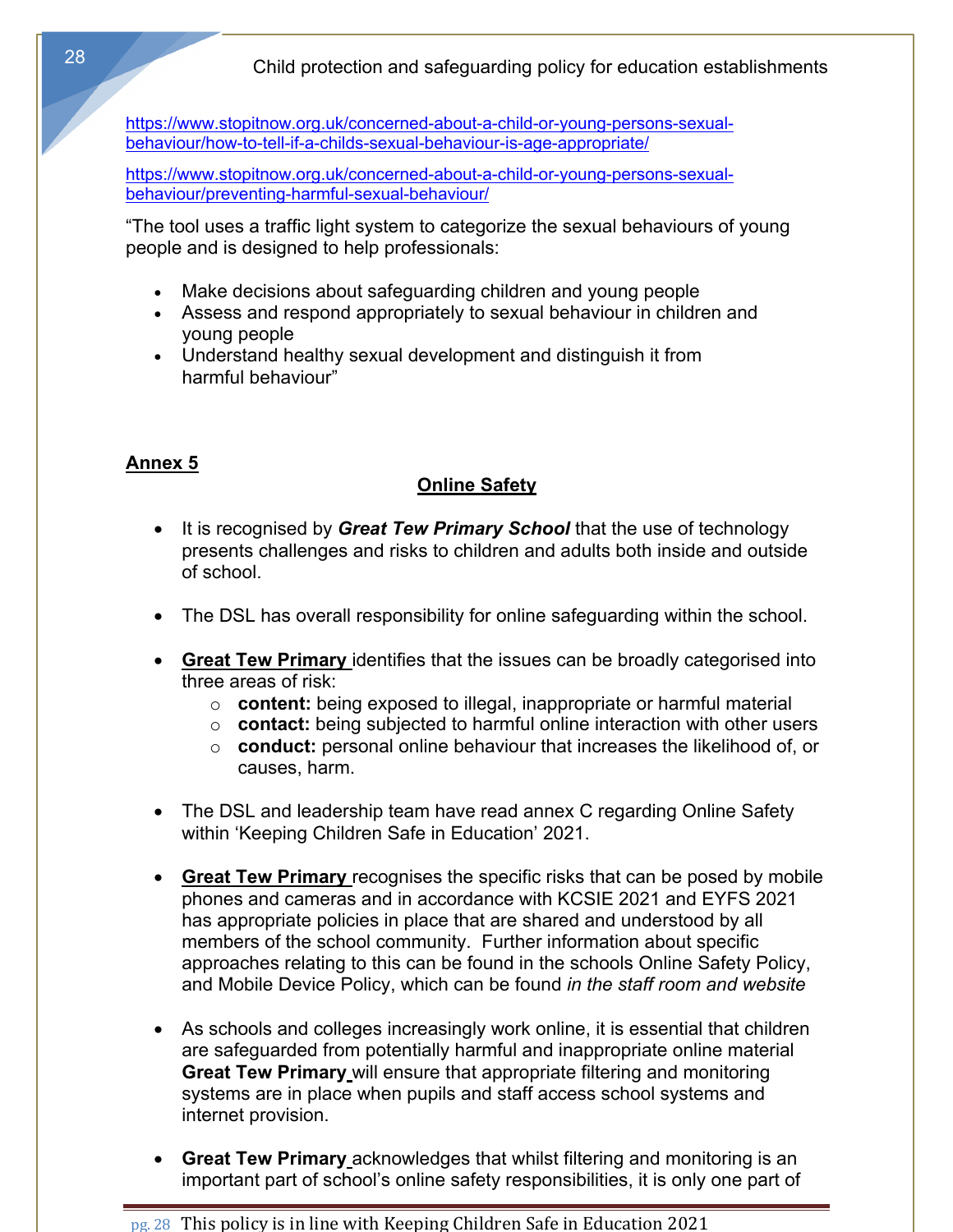our approach to online safety. Pupils and adults may have access to systems external to the school control such as mobile phones and other internet enabled devices and technology and where concerns are identified appropriate action will be taken.

• *Great Tew Primary School* acknowledge where children are being asked to learn online at home the department has provided advice to support schools and colleges do so safely.

*Great Tew Primary School* will ensure a comprehensive whole school curriculum response is in place to enable all pupils to learn about and manage online risks effectively and will support parents and the wider school community (including all members of staff) to become aware and alert to the need to keep children safe online.

## **Annex 6**

# **Safeguarding issues**

**All** staff should have an awareness of safeguarding issues which can put children at risk of harm. Behaviours linked to issues such as drug taking, alcohol abuse, deliberately missing education and sexting (also known as youth produced sexual imagery) can put children in danger.

## **Mental health**

Within our school, we aim to promote positive mental health and wellbeing for our whole community (students, staff, parents and carers), and recognise how important mental health and emotional wellbeing is to our lives, in just the same way as physical health. We recognise that children and young people's mental health is a crucial factor in their overall wellbeing and can affect their learning and achievement. All children and young people will have varying mental health during their school career. However, some face significant life events which can seriously impact their emotional wellbeing and can include mental illness.

The Department for Education (DfE) recognises that: "Schools have a role to play in supporting the mental health and wellbeing of children" (Mental Health and Behaviour in School, 2018). Schools can be a place for all students to experience a nurturing and supportive environment that has the potential to develop self-esteem and give positive experiences for overcoming adversity and building resilience.

Schools are also a place of respite from difficult home lives and offers, positive role models and relationships, which are critical in promoting the wellbeing of all young people.

The role of school is to ensure that students can manage times of change and stress, and that they are supported to reach their potential or access help when they need it. The school also has a role to ensure that students learn about what they can do to maintain positive mental health, what affects their mental health, how they can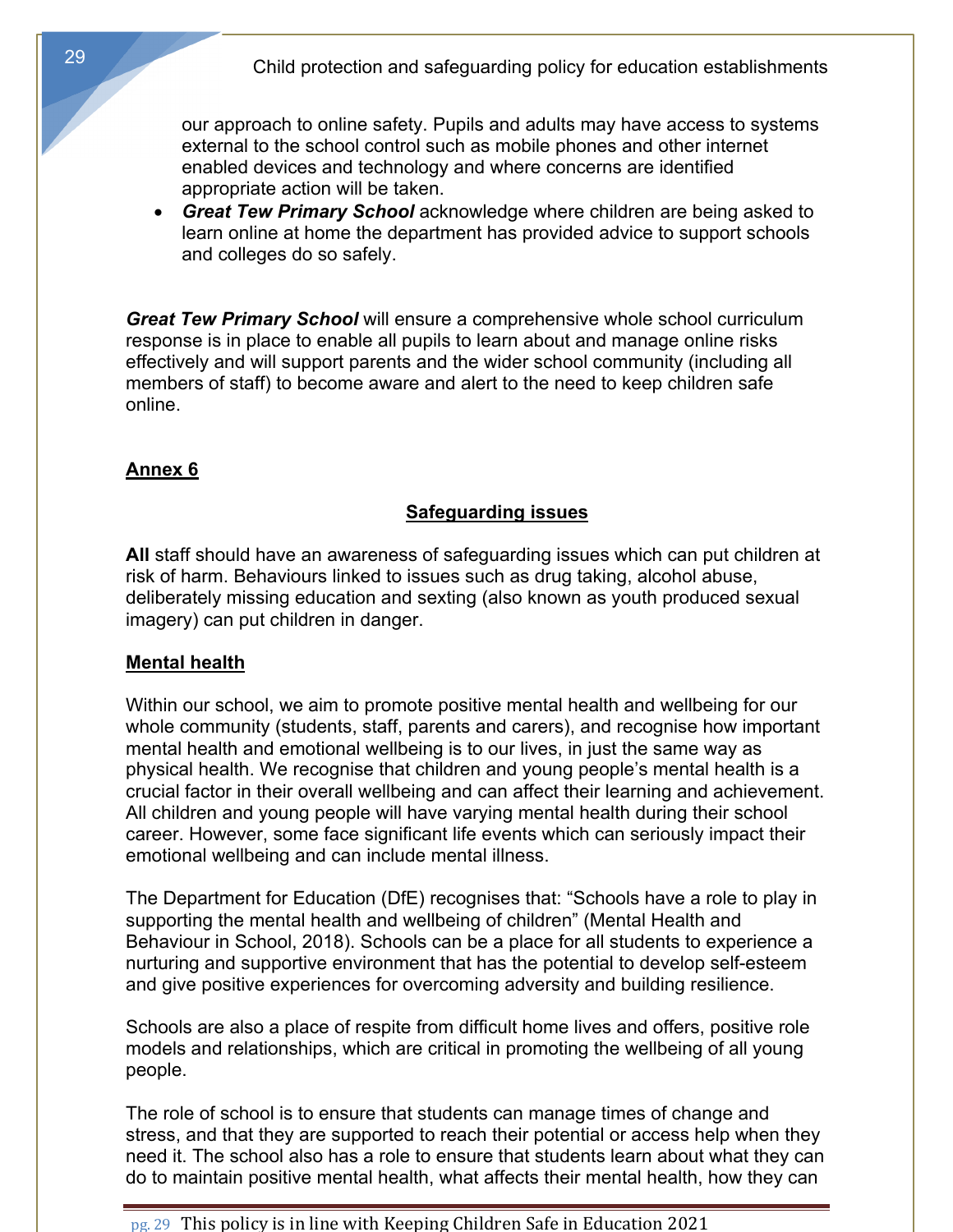help reduce the stigma surrounding mental health issues, and where they can go if they need help and support.

#### **Serious violence**

All staff should be aware of indicators, which may signal that children are at risk from, or are involved with serious violent crime. These may include increased absence from school, a change in friendships or relationships with older individuals or groups, a significant decline in performance, signs of self-harm or a significant change in wellbeing, or signs of assault or unexplained injuries. Unexplained gifts or new possessions could also indicate that children have been approached by, or are involved with, individuals associated with criminal networks or gangs.

All staff should be aware of the associated risks and understand the measures in place to manage these. Advice for schools and colleges is provided in the Home Office's Preventing youth violence and gang involvement https://www.gov.uk/government/publications/advice-to-schools-and-colleges-ongangs-and-youth-violence and its Criminal exploitation of children and vulnerable adults: county lines guidance https://www.gov.uk/government/publications/criminalexploitation-of-children-and-vulnerable-adults-county-lines

## **Upskirting**

'Upskirting' typically involves taking a picture under a person's clothing without them knowing, with the intention of viewing their genitals or buttocks to obtain sexual gratification, or cause the victim humiliation, distress or alarm. It is now a criminal offence and the perpetrator can face s sentence of up to 2 years in prison. Anyone of any gender can be a victim.

#### **So-called 'honour-based' Abuse (including Female Genital Mutilation and Forced Marriage)**

So-called 'honour-based' Abuse (HBA) encompasses incidents or crimes which have been committed to protect or defend the honour of the family and/or the community, including female genital mutilation (FGM), forced marriage, and practices such as breast ironing. Abuse committed in the context of preserving "honour" often involves a wider network of family or community pressure and can include multiple perpetrators. It is important to be aware of this dynamic and additional risk factors when deciding what form of safeguarding action to take. All forms of HBA are abuse (regardless of the motivation) and should be handled and escalated as such. Professionals in all agencies, and individuals and groups in relevant communities, need to be alert to the possibility of a child being at risk of HBA, or already having suffered HBA.

#### **Female Genital Mutilation**

FGM comprises all procedures involving partial or total removal of the external female genitalia or other injury to the female genital organs. It is illegal in the UK and is a form of child abuse with long-lasting harmful consequences.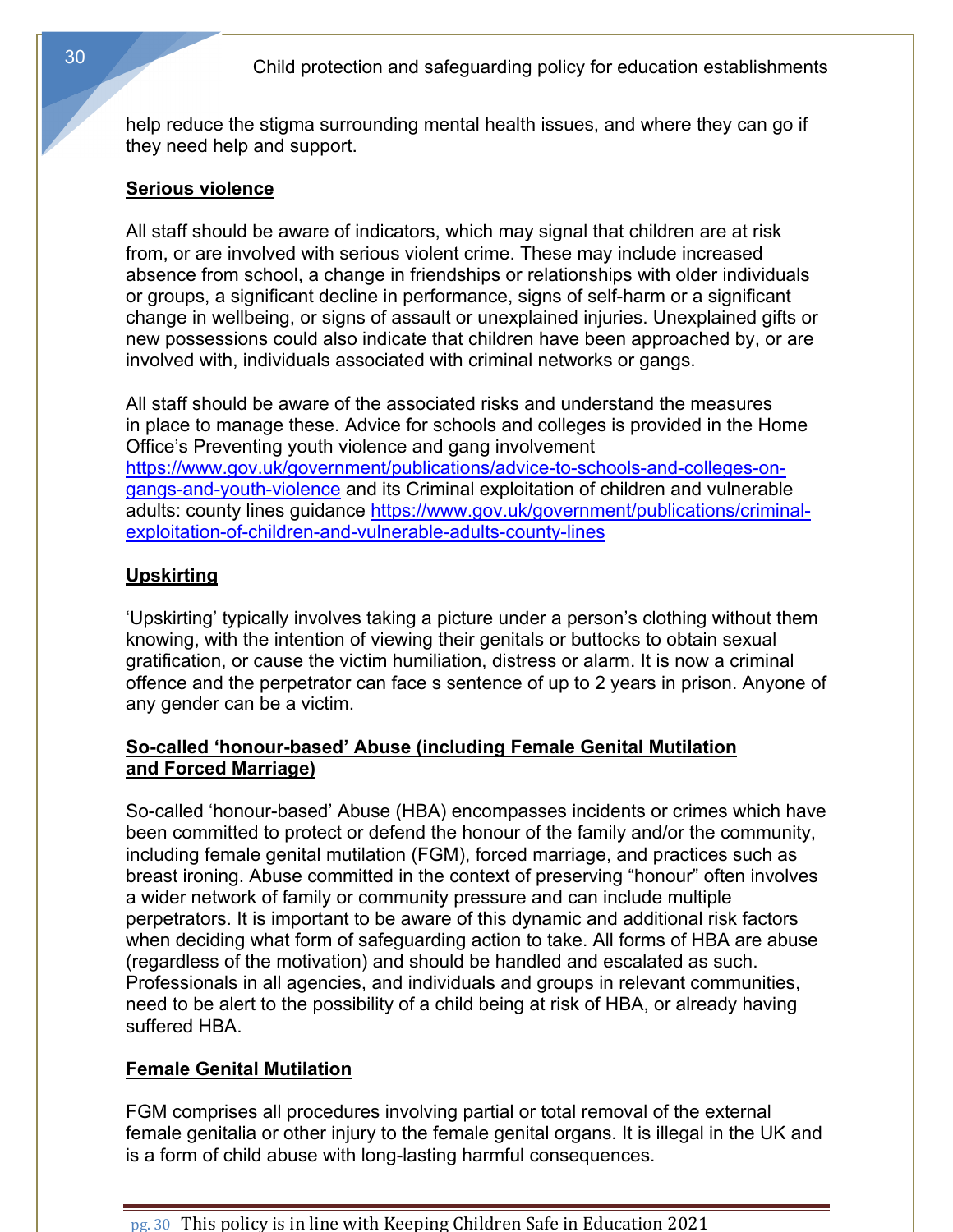Whilst **all** staff should speak to the designated safeguarding lead (or deputy) with regard to any concerns about female genital mutilation (FGM), there is a specific **legal duty on teachers**. If a teacher, in the course of their work in the profession, discovers that an act of FGM appears to have been carried out on a girl under the age of 18, the teacher **must** report this to the police.

# **Contextual safeguarding**

All staff should be aware that safeguarding incidents and/or behaviours can be associated with factors outside the school or college and/or can occur between children outside of these environments. All staff, but especially the designated safeguarding lead (and deputies) should consider whether children are at risk of abuse or exploitation in situations outside their families. Extra-familial harms take a variety of different forms and children can be vulnerable to multiple harms including (but not limited to) sexual exploitation, criminal exploitation, and serious youth violence.

Children's social care assessments should consider such factors, so it is important that schools and colleges provide as much information as possible as part of the referral process. This will allow any assessment to consider all the available evidence and the full context of any abuse. Additional information regarding contextual safeguarding is available here:

https://contextualsafeguarding.org.uk/about/what-is-contextual-safeguarding

Link to OSCB guidance on contextual safeguarding https://www.oscb.org.uk/safeguarding-themes/contextual-safeguarding/

# **Children missing from education**

All staff should be aware that children going missing, particularly repeatedly, can act as a vital warning sign of a range of safeguarding possibilities. This may include abuse and neglect, which may involve sexual abuse or exploitation and child criminal exploitation. It may indicate mental health problems, risk of substance abuse, risk of travelling to conflict zones, risk of female genital mutilation or risk of forced marriage. Early intervention is necessary to identify the existence of any underlying safeguarding risk and to help prevent the risks of a child going missing in future. Staff should be aware of their school's or college's unauthorised absence and children missing from education procedures.

# **Child sexual exploitation and child criminal exploitation (CCE)**

Both CSE and CCE are forms of abuse and both occur where an individual or group takes advantage of an imbalance in power to coerce, manipulate or deceive a child into sexual or criminal activity. Whilst age may be the most obvious, this power imbalance can also be due to a range of other factors including gender, sexual identity, cognitive ability, physical strength, status, and access to economic or other resources. In some cases, the abuse will be in exchange for something the victim needs or wants and/or will be to the financial benefit or other advantage (such as increased status) of the perpetrator or facilitator. The abuse can be perpetrated by individuals or groups, males or females, and children or adults. The abuse can be a one-off occurrence or a series of incidents over time and range from opportunistic to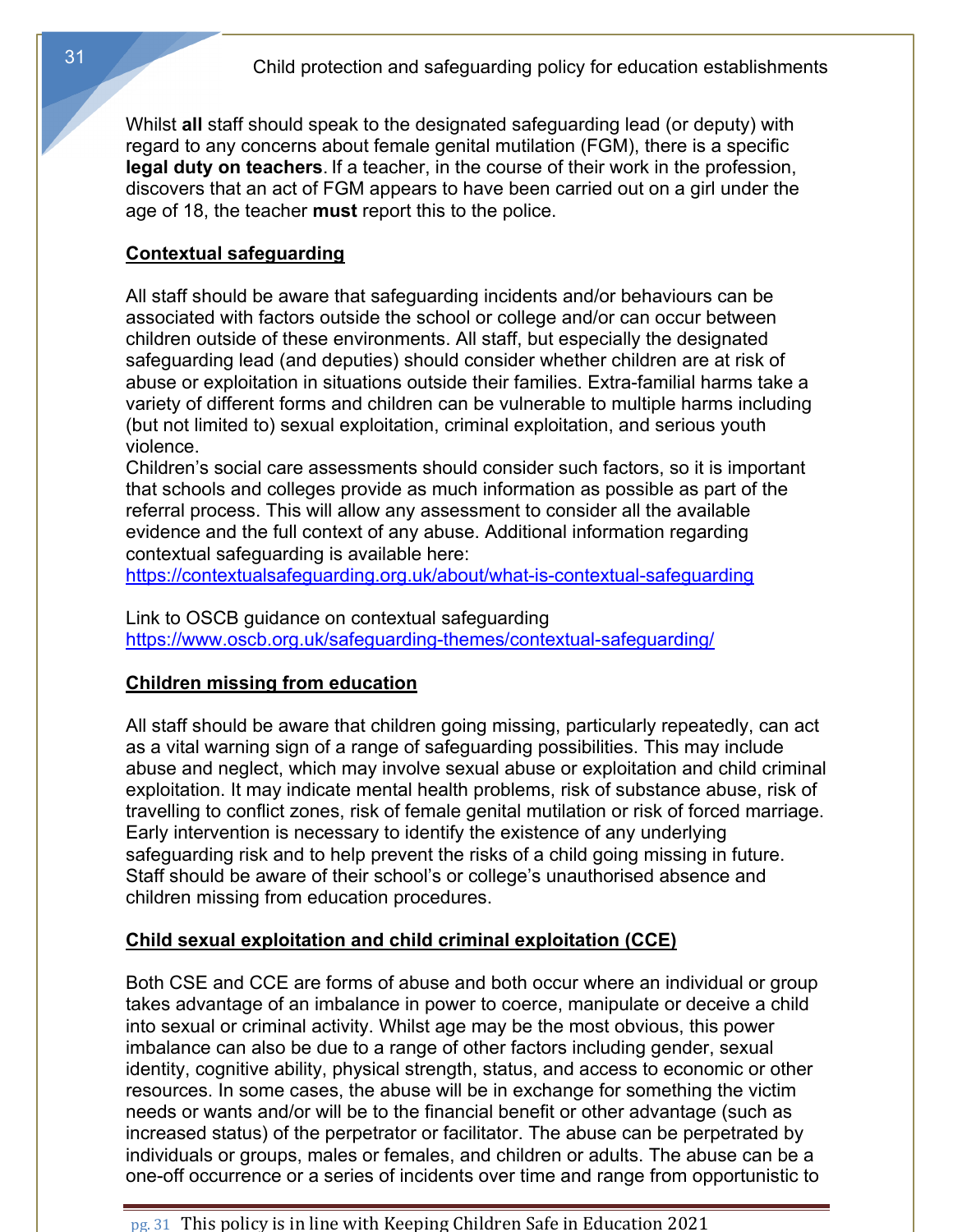complex organised abuse. It can involve force and/or enticement-based methods of compliance and may, or may not, be accompanied by violence or threats of violence. Victims can be exploited even when activity appears consensual, and it should be noted exploitation as well as being physical can be facilitated and/or take place online.

#### **Some of the following can be indicators of CCE:**

- children who appear with unexplained gifts or new possessions.
- children who associate with other young people involved in exploitation.
- children who suffer from changes in emotional well-being.
- children who misuse drugs and alcohol.
- children who go missing for periods of time or regularly come home late; and
- children who regularly miss school or education or do not take part in education.

## **The above CCE indicators can also be indicators of CSE, as can:**

- children who have older boyfriends or girlfriends; and
- children who suffer from sexually transmitted infections or become pregnant.

Link to OSCB guidance on CSE https://www.oscb.org.uk/safeguarding-themes/childexploitation-modern-slavery/ and the CSE screening tool https://www.oscb.org.uk/wp-content/uploads/2019/07/Child-Exploitation-Screening-Tool.pdf

Link to OSCB guidance on child criminal exploitation https://www.oscb.org.uk/safeguarding-themes/child-exploitation-modernslavery/child-drug-exploitation-county-lines/

Government Guidance:

Child sexual exploitation: guide for practitioners

# **County lines**

County lines is a term used to describe gangs and organised criminal networks involved in exporting illegal drugs (primarily crack cocaine and heroin) into one or more importing areas [within the UK], using dedicated mobile phone lines or other form of "deal line".

Exploitation is an integral part of the county lines offending model with children and vulnerable adults exploited to move [and store] drugs and money. Offenders will often use coercion, intimidation, violence (including sexual violence) and weapons to ensure compliance of victims. Children can be targeted and recruited into county lines in a number of locations including schools, further and higher educational institutions, pupil referral units, special educational needs schools, children's homes and care homes. Children are often recruited to move drugs and money between locations and are known to be exposed to techniques such as 'plugging', where drugs are concealed internally to avoid detection. Children can easily become trapped by this type of exploitation as county lines gangs create drug debts and can threaten serious violence and kidnap towards victims (and their families) if they attempt to leave the county lines network.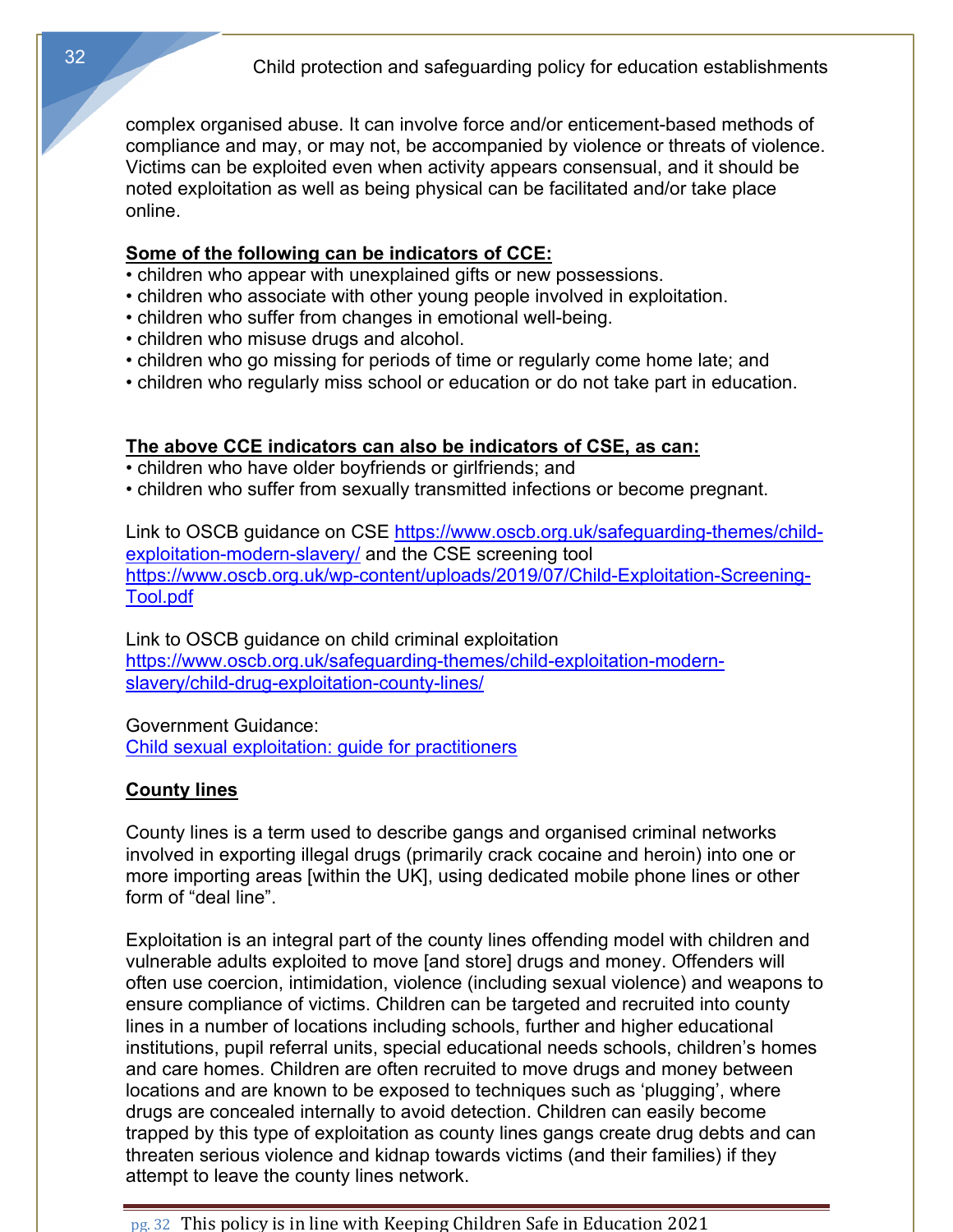One of the ways of identifying potential involvement in county lines are missing episodes (both from home and school), when the victim may have been trafficked for the purpose of transporting drugs and a referral to the National Referral Mechanism should be considered. If a child is suspected to be at risk of or involved in county lines, a safeguarding referral should be considered alongside consideration of availability of local services/third sector providers who offer support to victims of county lines exploitation.

## **Domestic abuse**

The Domestic Abuse Act 2021 received Royal Assent on 29 April 2021. The Act introduces the first ever statutory definition of domestic abuse and recognises the impact of domestic abuse on children, as victims in their own right, if they see, hear or experience the effects of abuse. The statutory definition of domestic abuse, based on the previous cross-government definition, ensures that different types of relationships are captured, including ex-partners and family members. The definition captures a range of different abusive behaviours, including physical, emotional and economic abuse and coercive and controlling behaviour. Both the person who is carrying out the behaviour and the person to whom the behaviour is directed towards must be aged 16 or over and they must be "personally connected" (**as defined in section 2 of the 2021 Act**) **Further information can be found in KCSIE 2021 ANNEX B.**

## **Cybercrime**

Cybercrime is criminal activity committed using computers and/or the internet. It is broadly categorised as either 'cyber-enabled' (crimes that can happen off-line but are enabled at scale and at speed on-line) or 'cyber dependent' (crimes that can be committed only by using a computer). Cyber-dependent crimes include;

• unauthorised access to computers (illegal 'hacking'), for example accessing a school's computer network to look for test paper answers or change grades awarded;

• denial of Service (Dos or DDoS) attacks or 'booting'. These are attempts to make a computer, network or website unavailable by overwhelming it with internet traffic from multiple sources; and,

• making, supplying or obtaining malware (malicious software) such as viruses, spyware, ransomware, botnets and Remote Access Trojans with the intent to commit further offence, including those above.

Children with particular skill and interest in computing and technology may inadvertently or deliberately stray into cyber-dependent crime.

If there are concerns about a child in this area, the designated safeguarding lead (or a deputy), should consider referring into the **Cyber Choices** programme. This is a nationwide police programme supported by the Home Office and led by the National Crime Agency, working with regional and local policing. It aims to intervene where young people are at risk of committing, or being drawn into, low level cyberdependent offences and divert them to a more positive use of their skills and interests.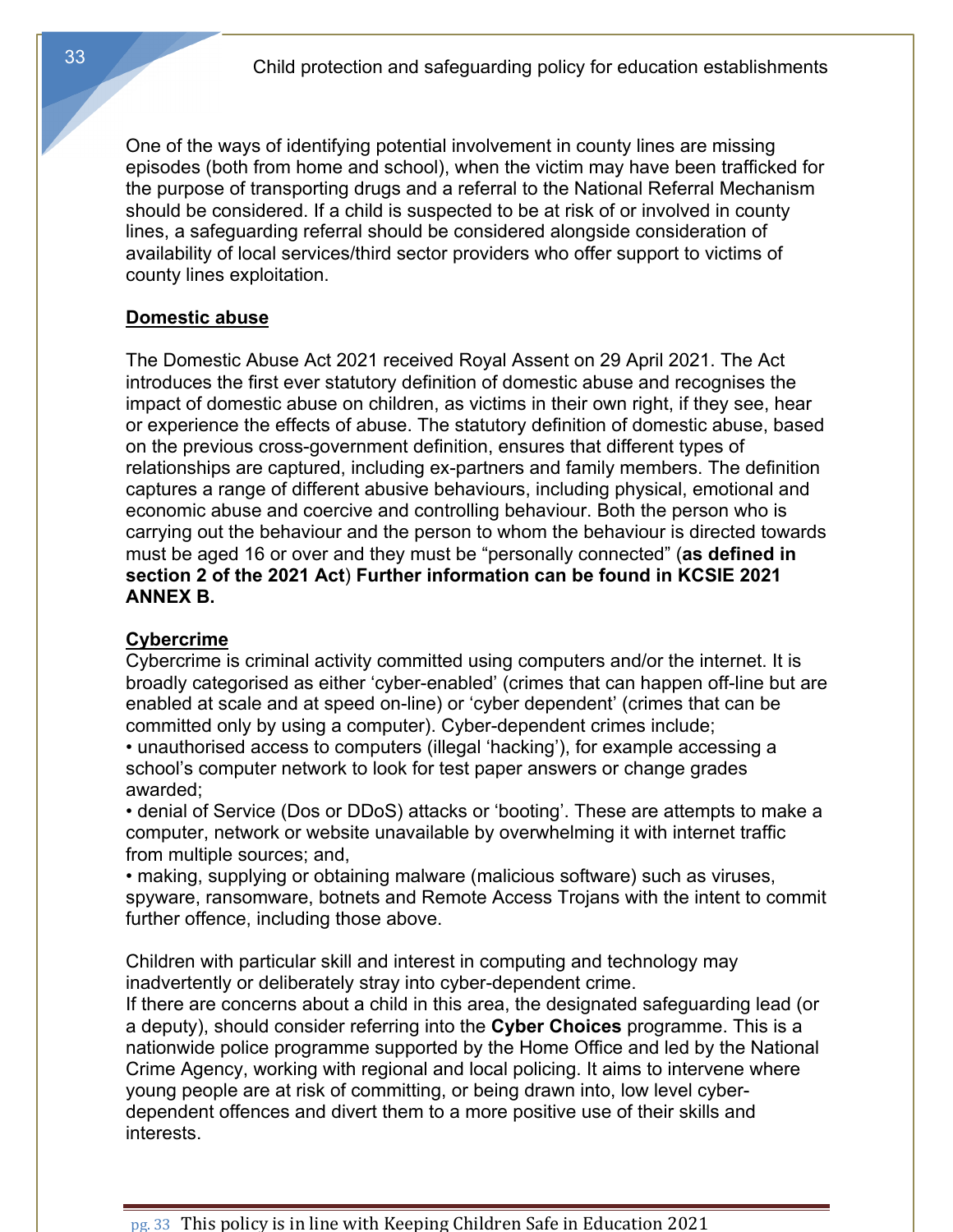Note that **Cyber Choices** does not currently cover 'cyber-enabled' crime such as fraud, purchasing of illegal drugs on-line and child sexual abuse and exploitation, nor other areas of concern such as on-line bullying or general on-line safety. Additional advice can be found at: Cyber Choices, 'NSPCC-when to call the police' and National Cyber Security Centre - NCSC.GOV.UK

#### **Homelessness**

Being homeless or being at risk of becoming homeless presents a real risk to a child's welfare. The designated safeguarding lead (and any deputies) should be aware of contact details and referral routes into the Local Housing Authority so they can raise/progress concerns at the earliest opportunity. Indicators that a family may be at risk of homelessness include household debt, rent arrears, domestic abuse and anti-social behaviour, as well as the family being asked to leave a property. Whilst referrals and/or discussion with the Local Housing Authority should be progressed as appropriate, and in accordance with local procedures, this does not, and should not, replace a referral into children's social care where a child has been harmed or is at risk of harm

**Further information around safeguarding issues can be found in KCSIE 2021 ANNEX B and on the OSCB website.**

## **Annex 7**

## **Staff Induction, awareness and training**

- All members of staff have been provided with a copy of Part One of "*Keeping Children Safe in Education"* (2021) which covers safeguarding information for all staff. School leaders will read the entire document. Further information regarding the guidance and requirements can be found in KCSiE 2021.
- The DSL will ensure that all new staff and volunteers (including temporary staff) are aware of the school's internal safeguarding processes.
- All staff members (including temporary staff) will receive training to ensure they are aware of a range of safeguarding issues.
- All staff members (including temporary staff) will receive regular safeguarding and child protection updates, at least annually.
- All staff members (including temporary staff) will be made aware of the school's expectations regarding safe and professional practice via the staff behaviour policy (or code of conduct) and Acceptable Use Policy.
- The DSL and Head Teacher will provide an annual report to the Governing Body detailing safeguarding training undertaken by all staff and will maintain up to date register of who has been trained.
- Although the school has a nominated lead for the governing body *Naomi Roberts,* all members of the governing body will access appropriate safeguarding training which covers their specific strategic responsibilities on a regular basis.

pg. 34 This policy is in line with Keeping Children Safe in Education 2021